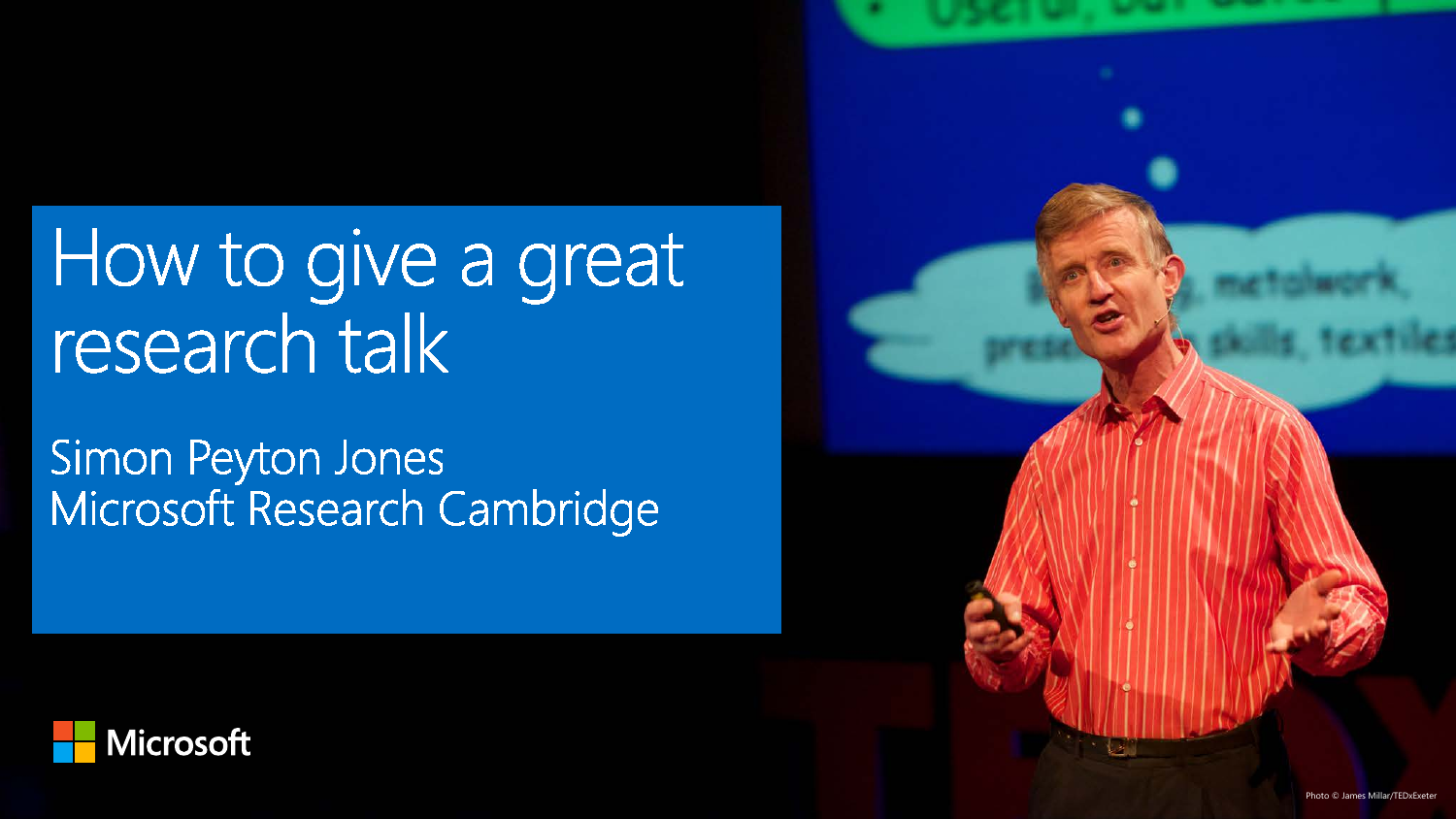#### Why you should listen to this talk

Research is communication

- Think: how often have you said "I'm really glad I went to that talk"
- Some simple, actionable ideas that can make your talks much better
- You will have more fun
- A research talk gives you access to the world's most priceless commodity: the time and attention of other people. Don't waste it!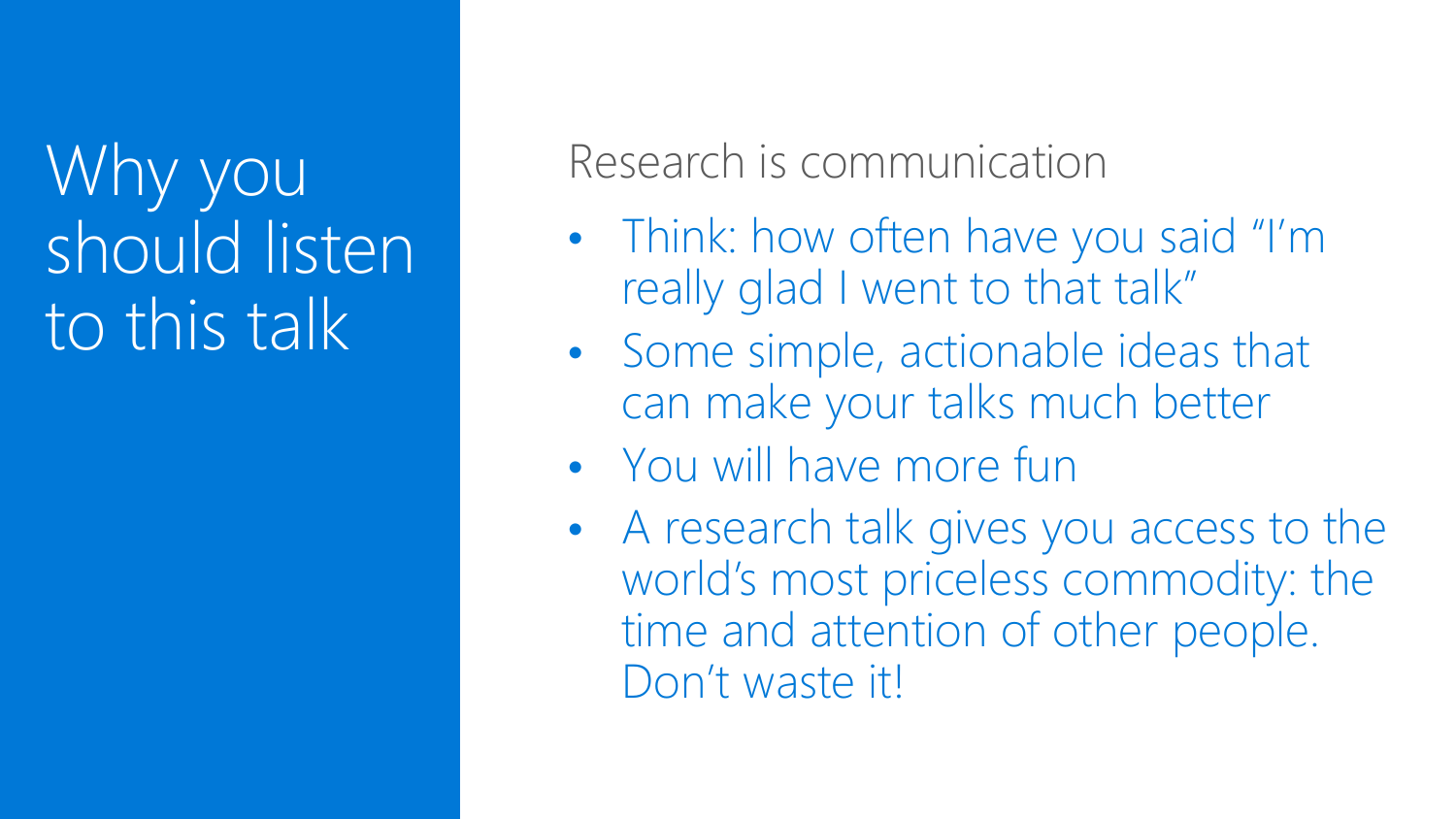# Purpose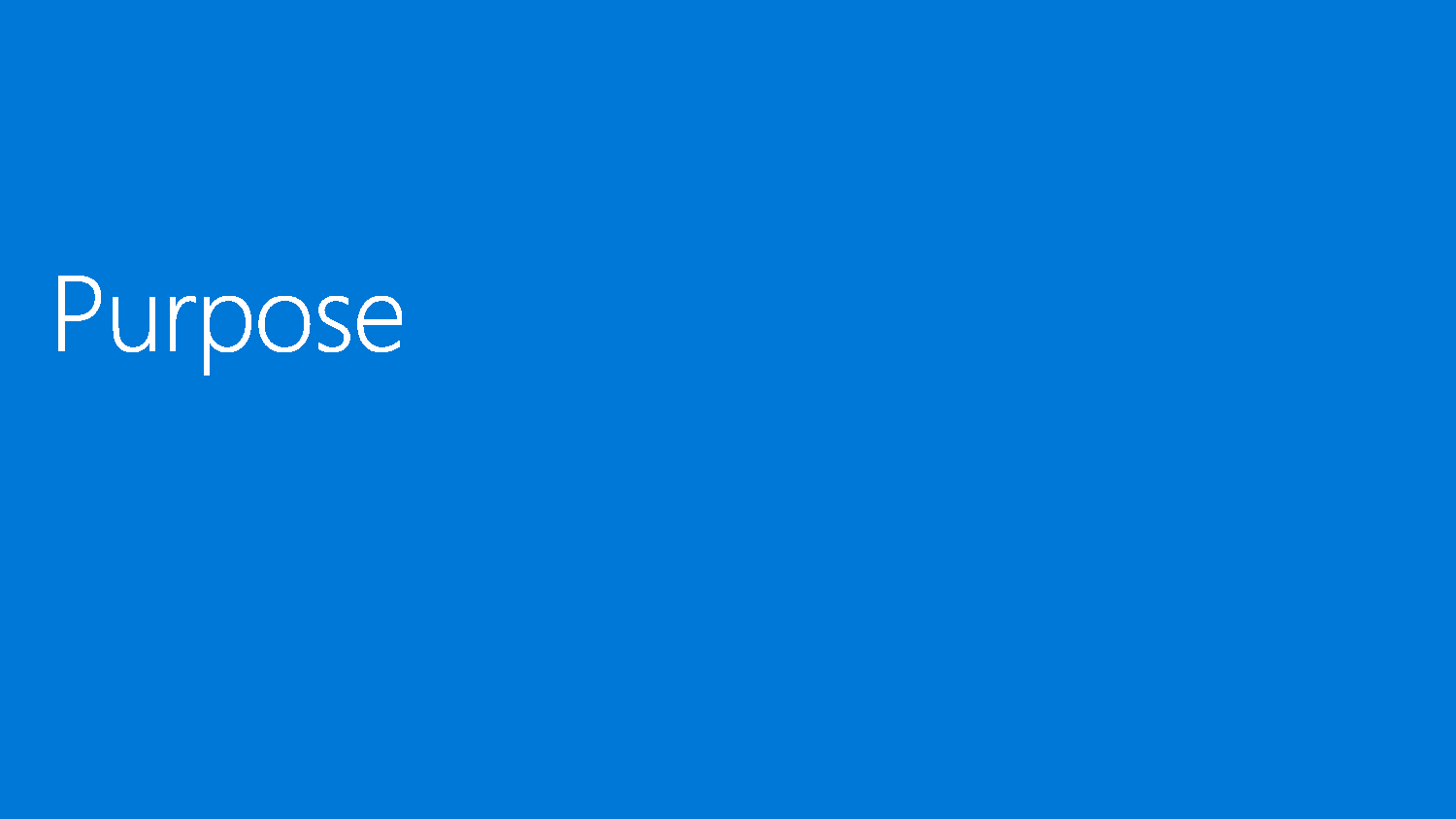#### The purpose of your talk is not:

- To impress your audience with your brainpower
- To tell them everything you know about your topic
- To present all the technical details

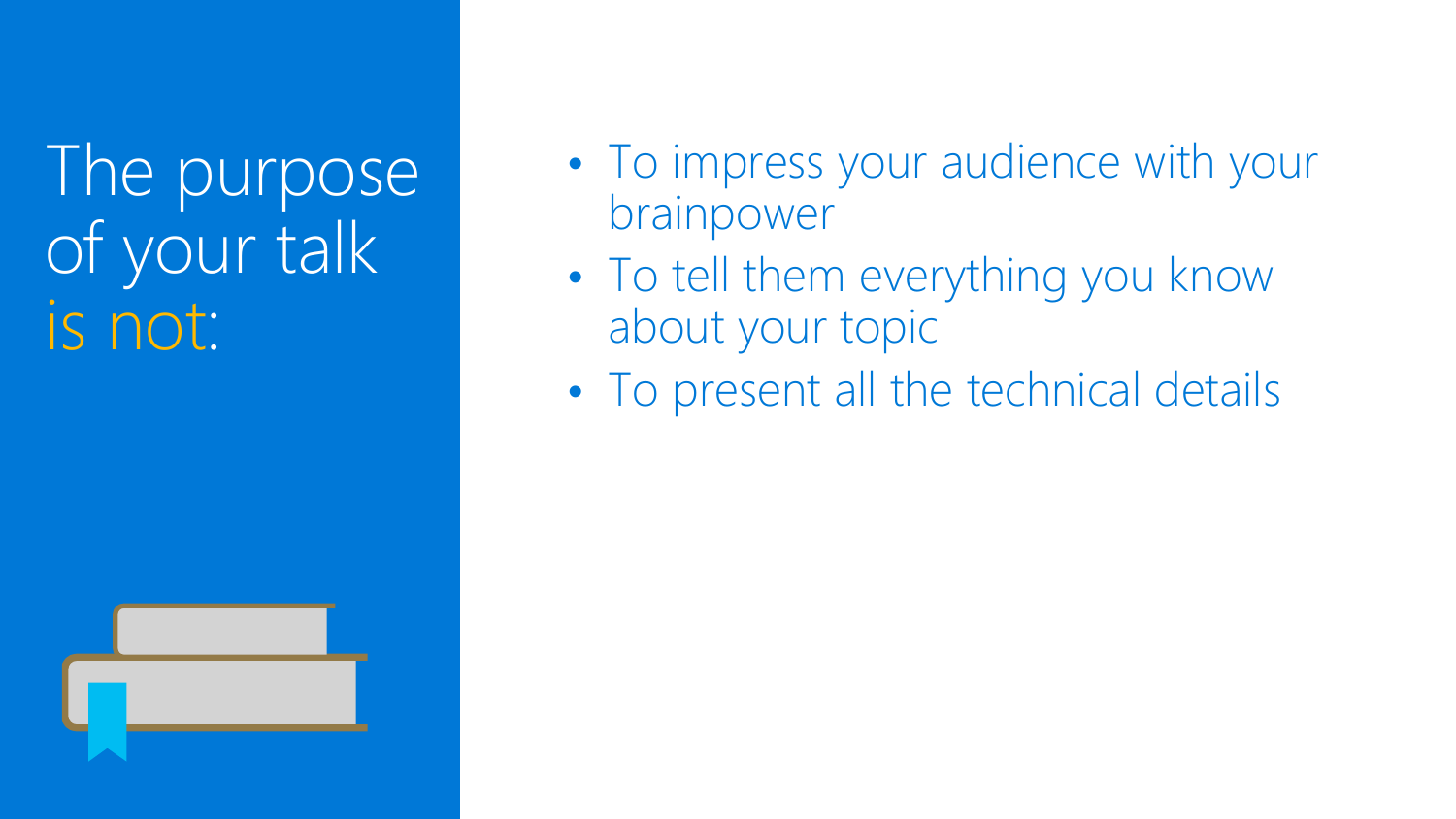### The purpose of your talk is:



- To give your audience an intuitive feel for your idea
- To make them foam at the mouth with eagerness to read your paper
- To engage, excite, provoke them
- To make them glad they came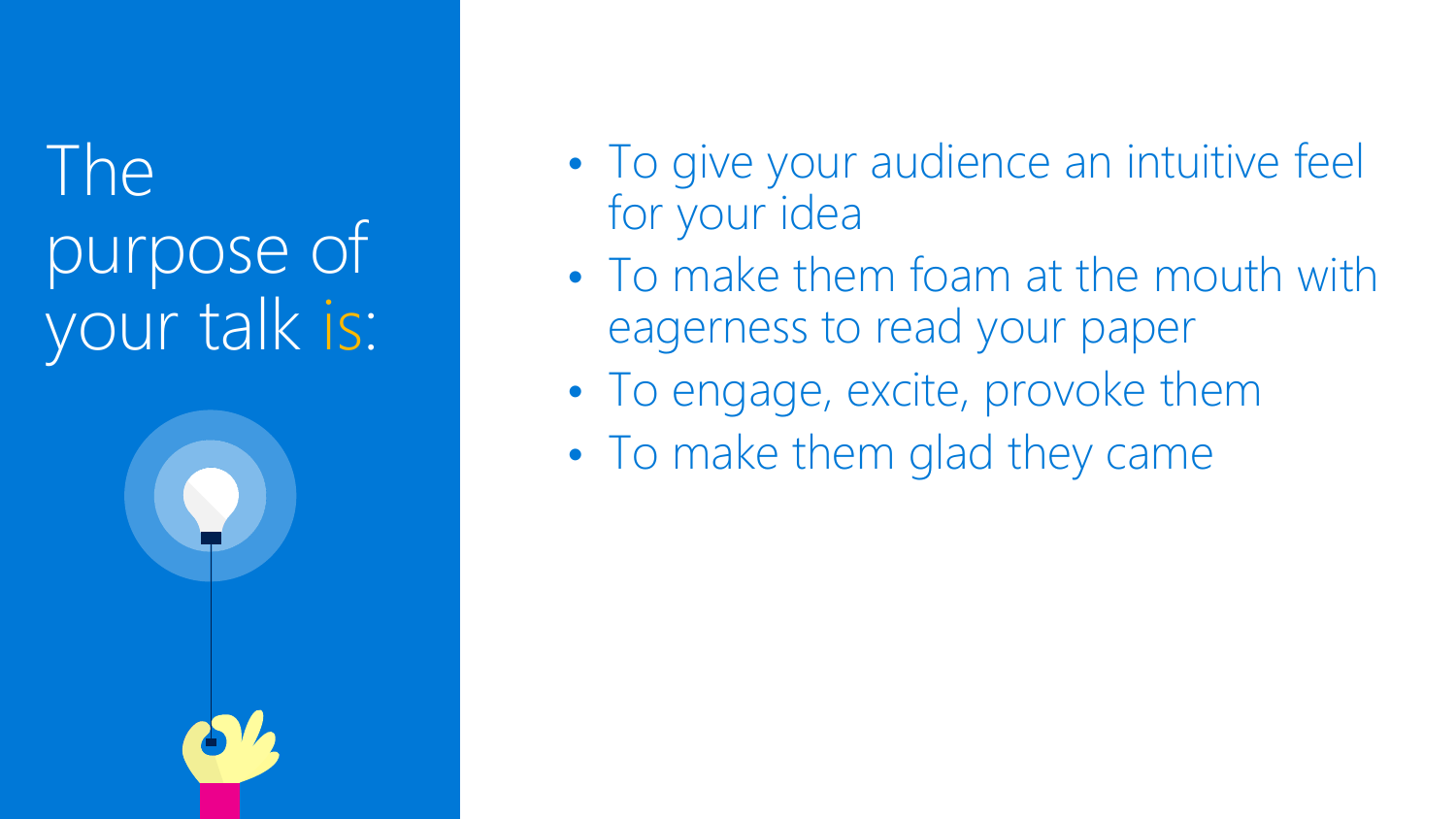# Audience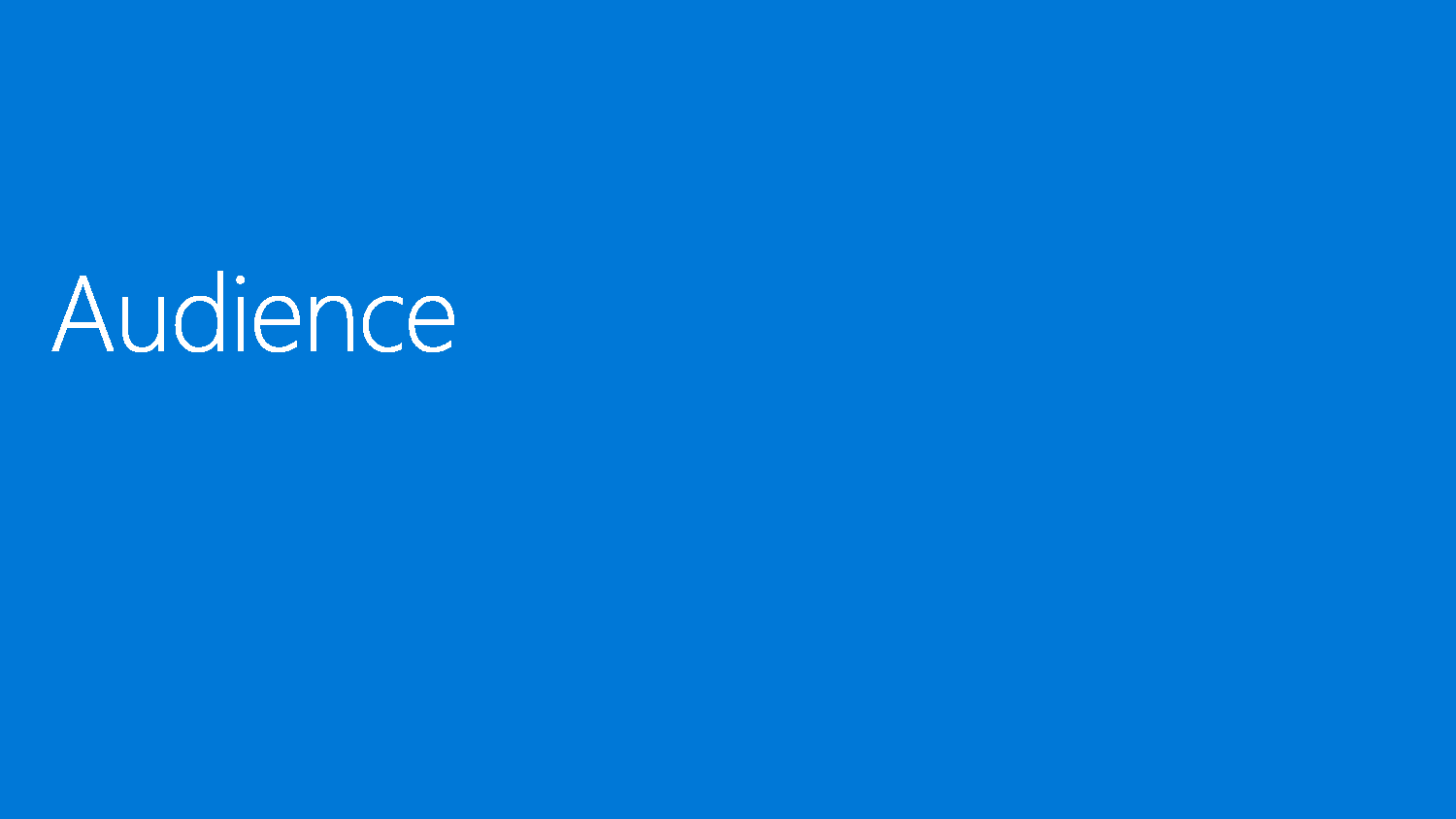#### Your audience…



The audience you would like

- Have read all your earlier papers
- Thoroughly understand all the relevant theory of cartesian closed endomorphic bifunctors
- Are all agog to hear about the latest developments in your work
- Are fresh, alert, and ready for action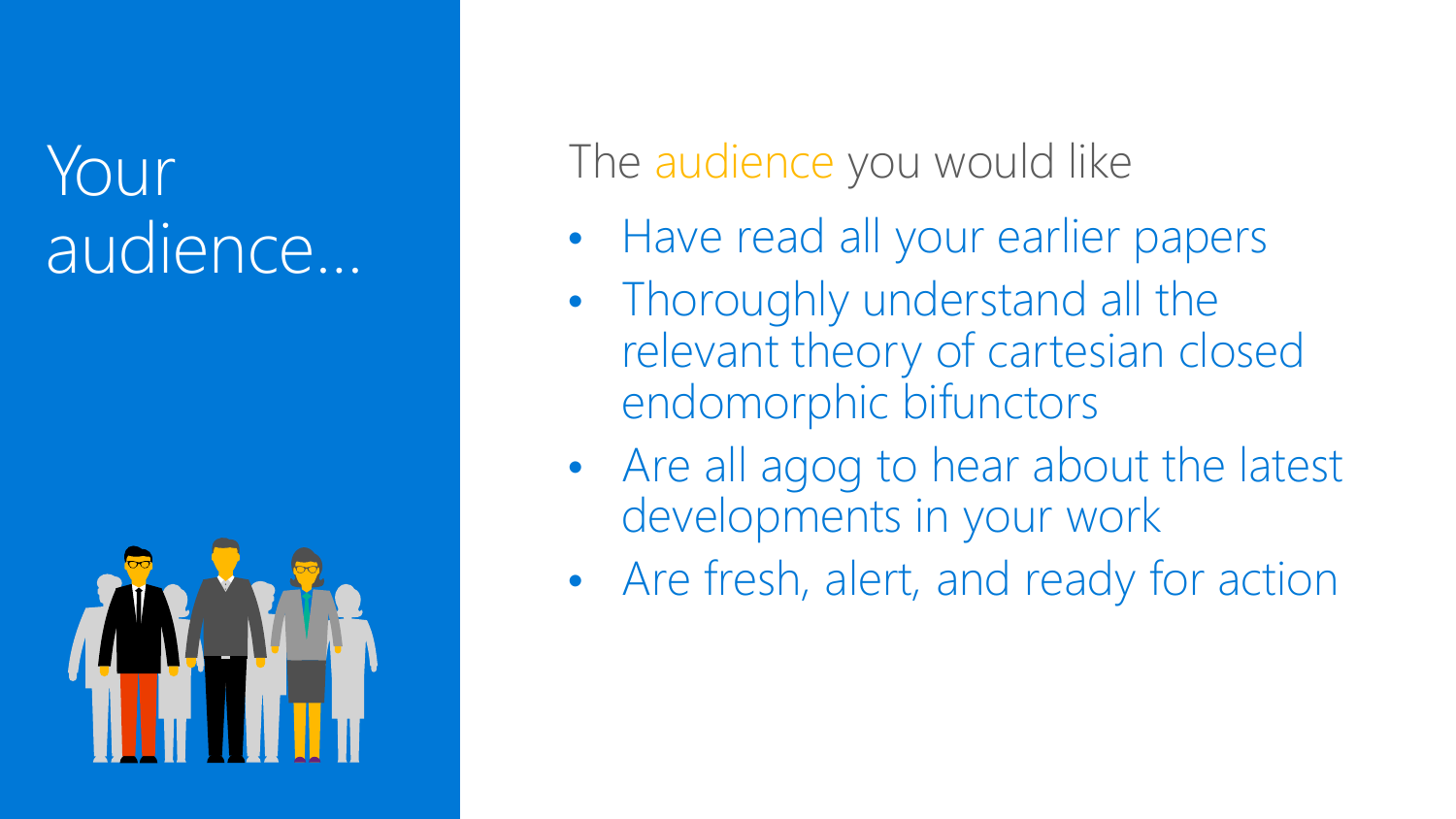#### Your actual audience…



The audience you get

- Have never heard of you
- Have heard of bifunctors, but wish they hadn't
- Have just had lunch and are ready for a doze

Your mission is to WAKE THEM UP and make them glad they did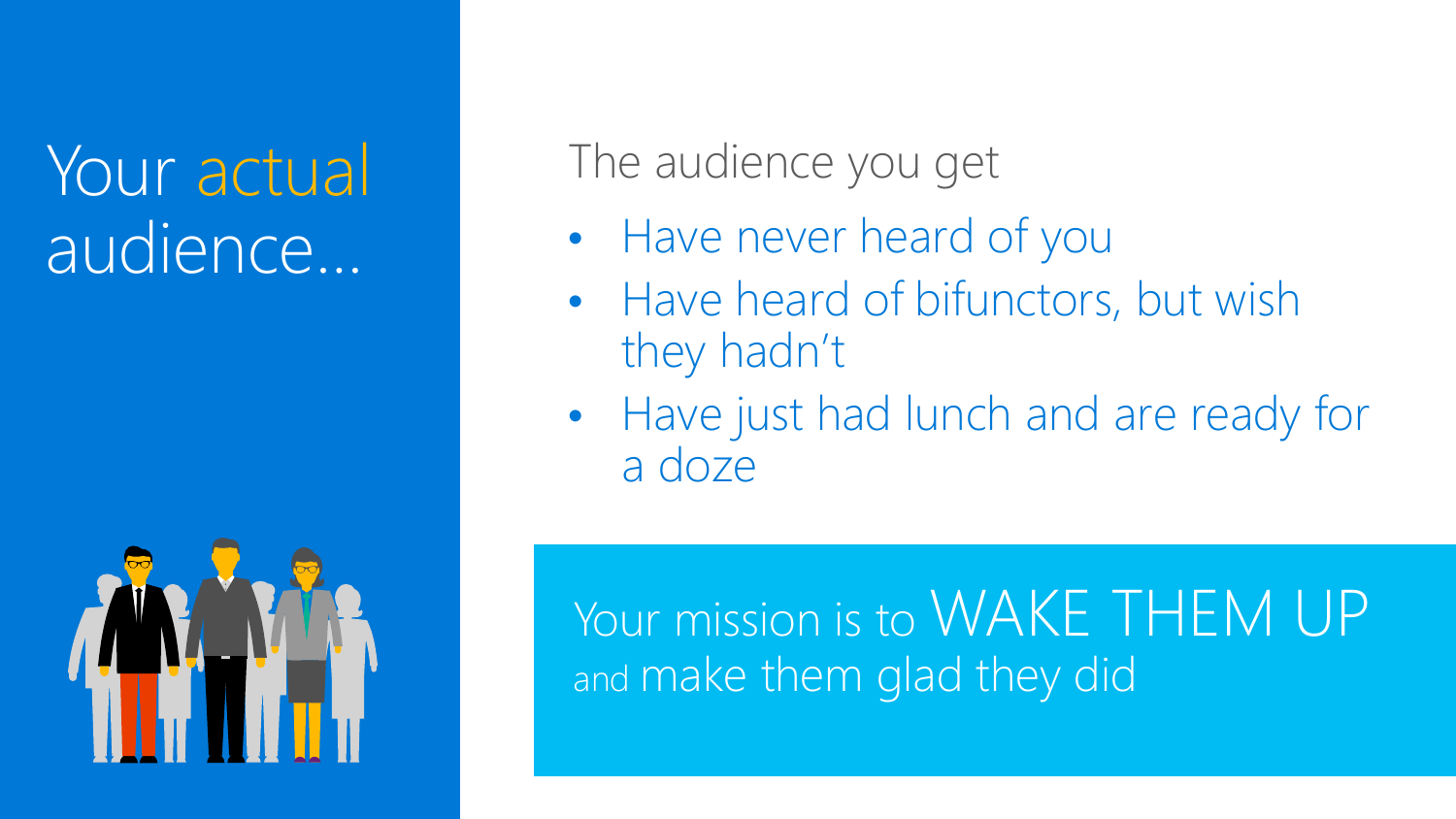# What to put in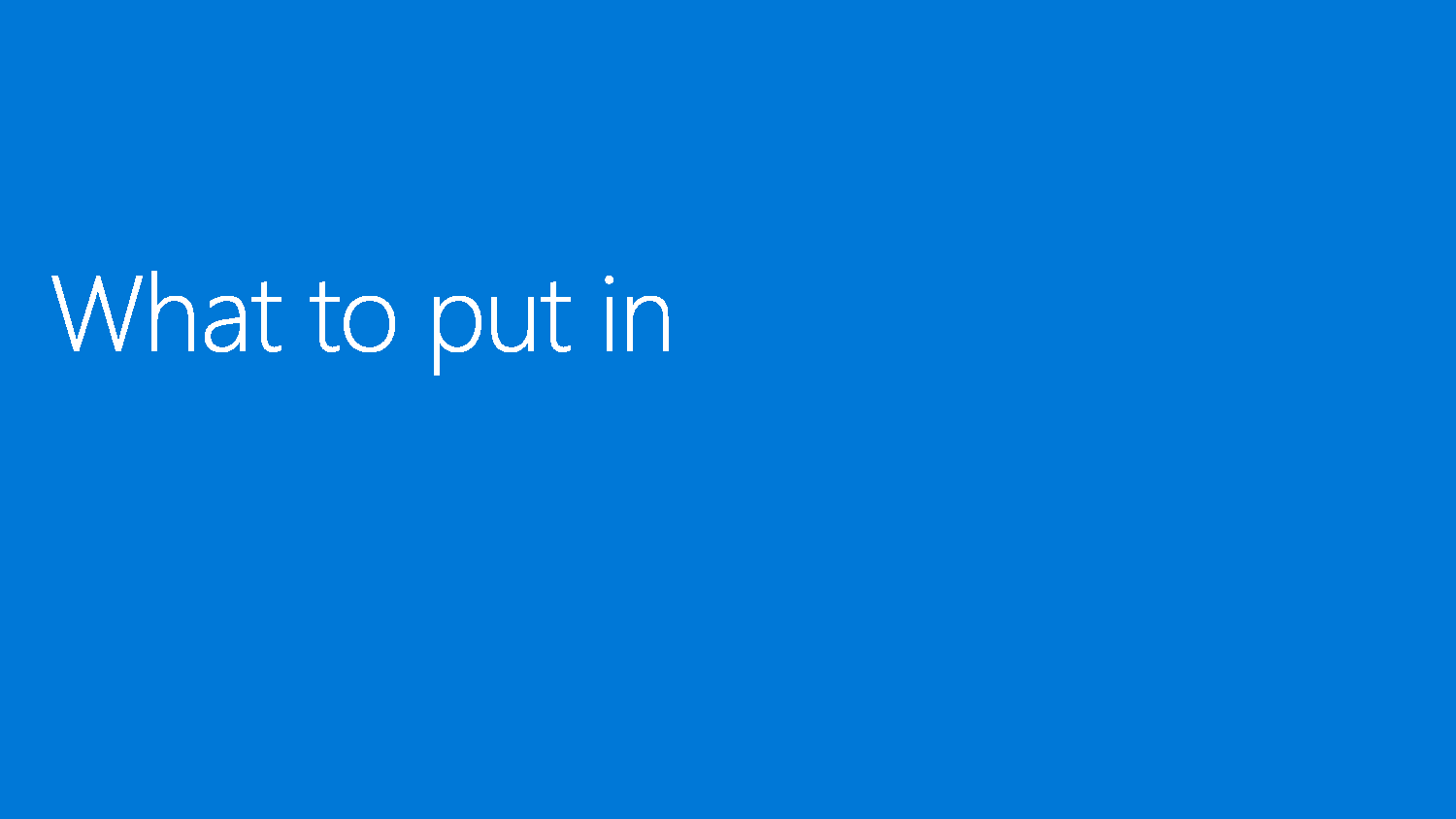## What to put in

**Motivation** (20%)

1

Your key idea (80%)

2

3 There is no 3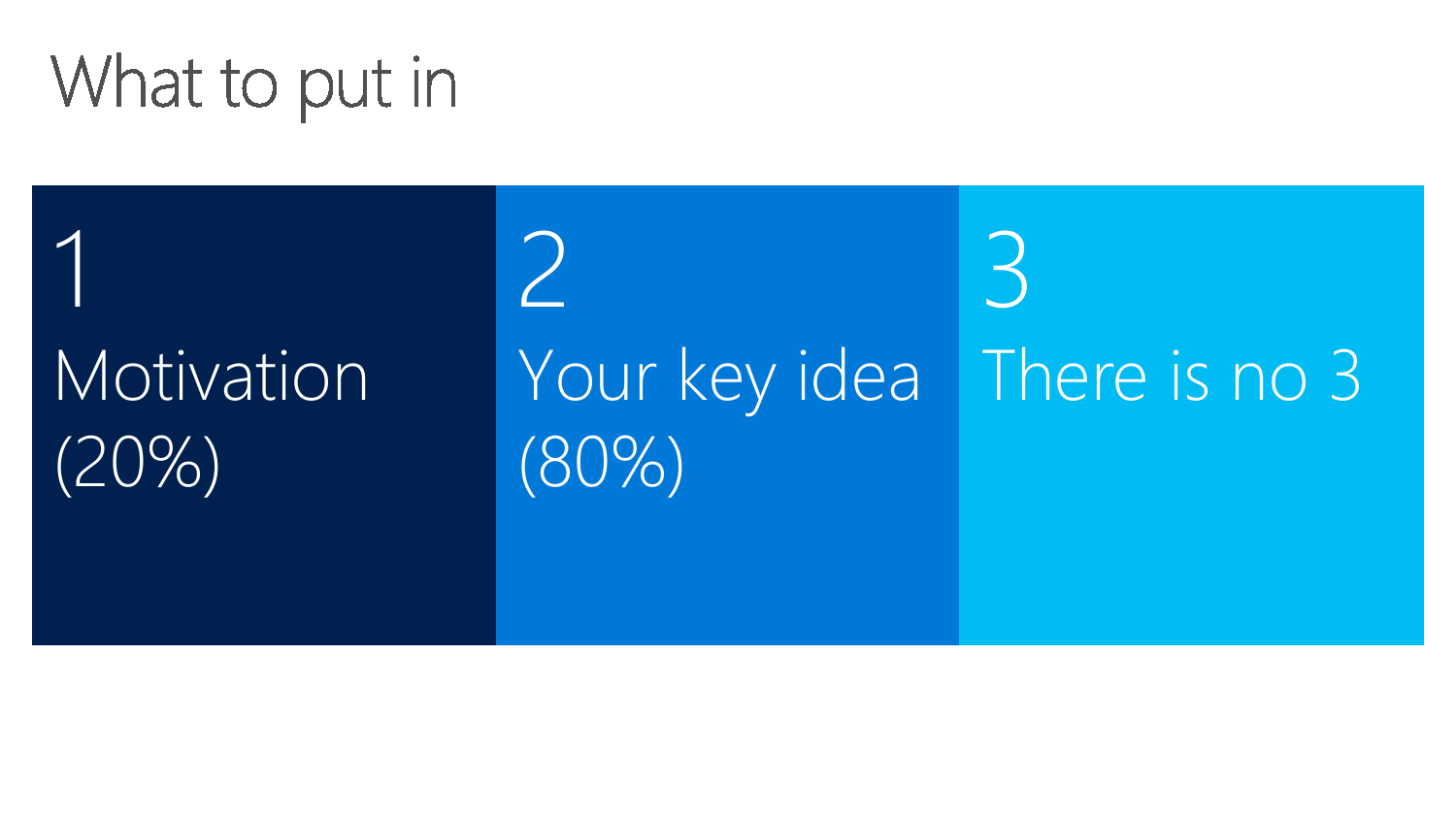You have two minutes to engage your audience before they start to doze.

#### Motivation They are thinking...

- Why should I tune into this talk?
- What is the problem?
- Why is it an interesting problem?
- Does this talk describe a worthwhile advance?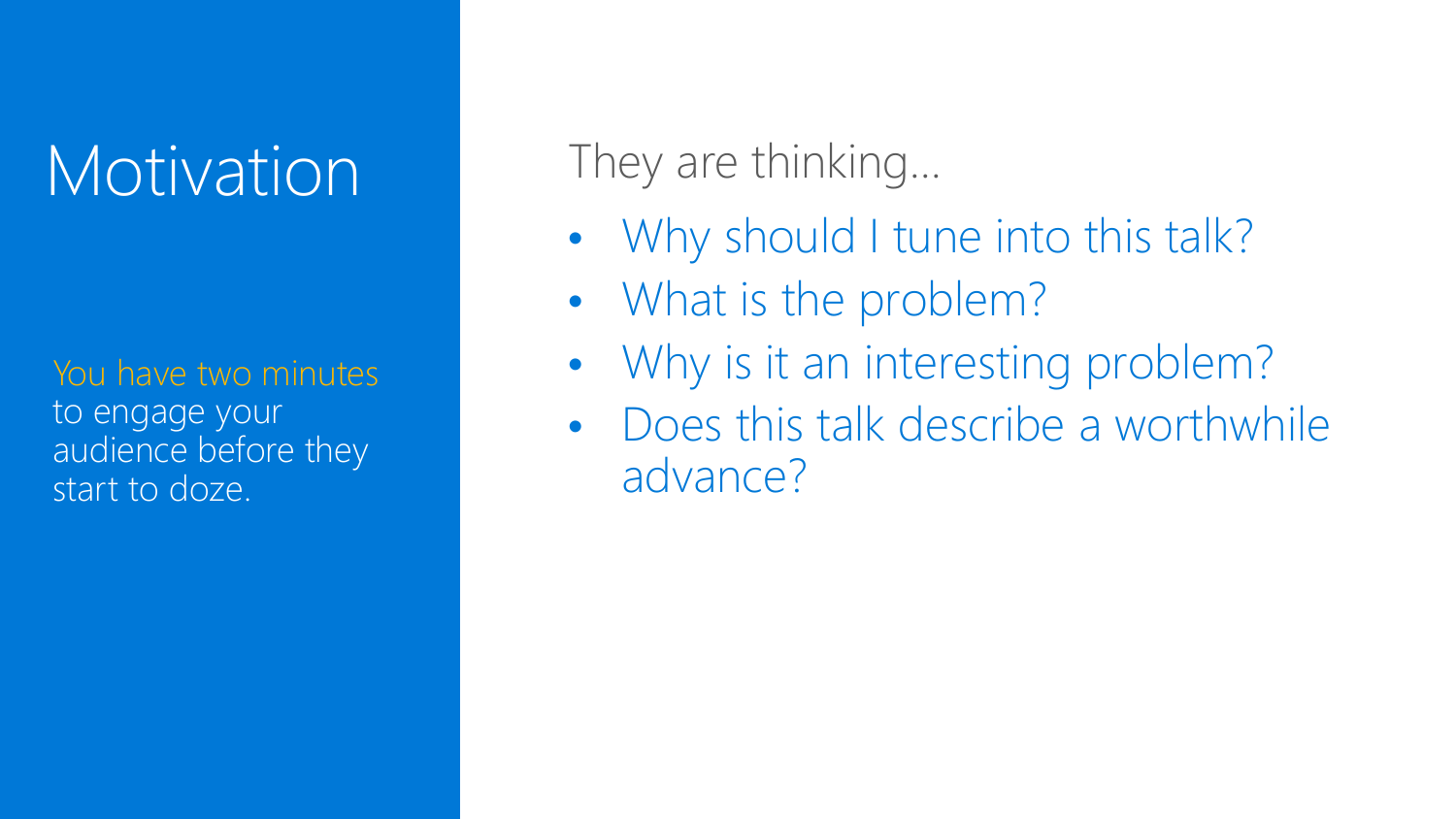#### **Motivation**

You have 2 minutes to answer these questions. Don't waste those 2 minutes.

Example: Java class files are large (brief figures), and get sent over the network. Can we use languageaware compression to shrink them? Yes, and I'm going to show you how we can do 50% better than the best generic zipping technology

Example: Synchronisation errors in concurrent programs are a nightmare to find. I'm going to show you a type system that finds many such errors at compile time.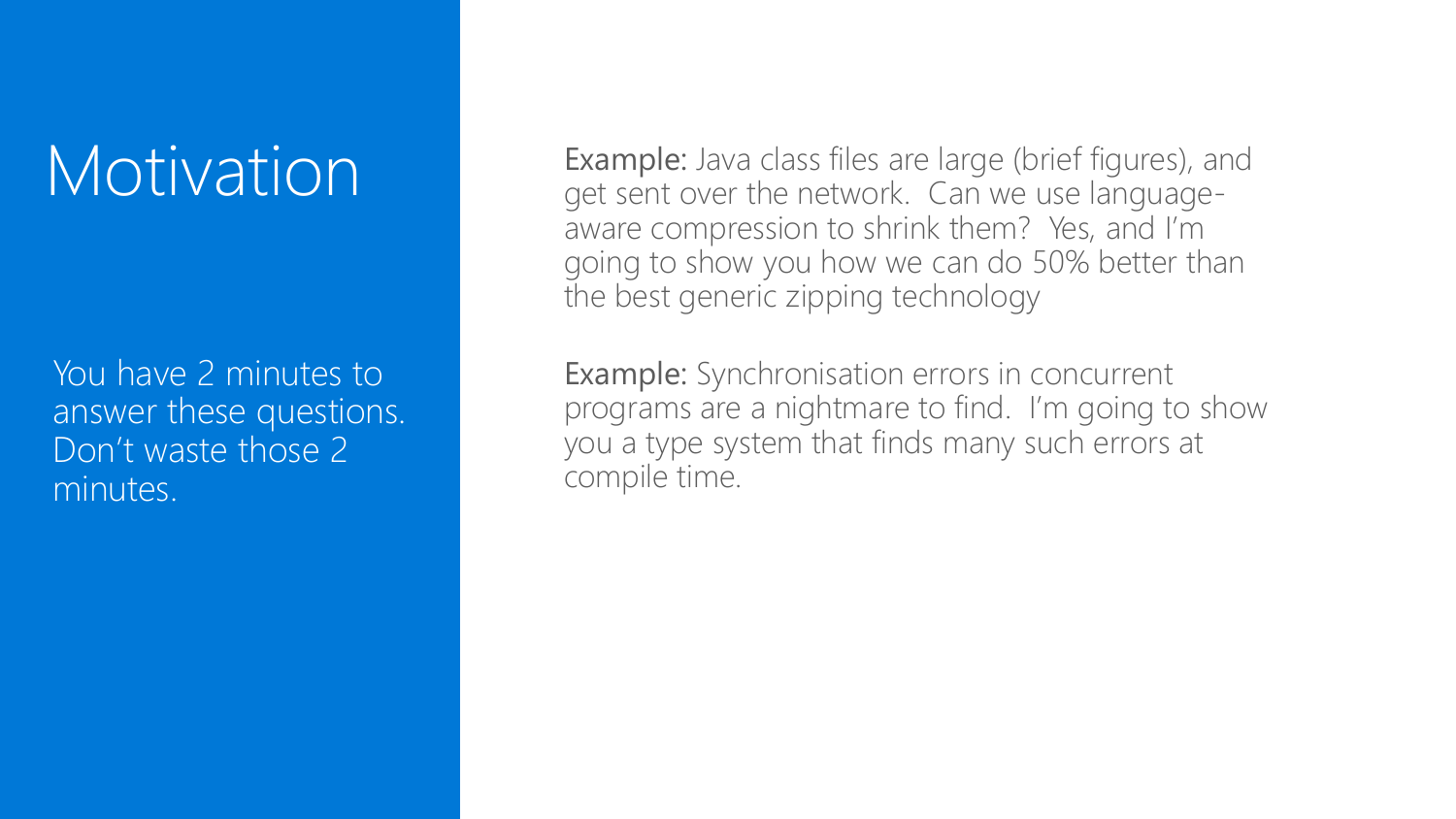#### Your key idea

If the audience remembers only one thing from your talk, what should it be?

- You must identify a key idea. "What I did this summer" is No Good.
- Be specific.

Don't leave your audience to figure it out for themselves.

• Be absolutely specific.

Say "If you remember nothing else, remember this."

• Organise your talk around this specific goal. Ruthlessly prune material that is irrelevant to this goal.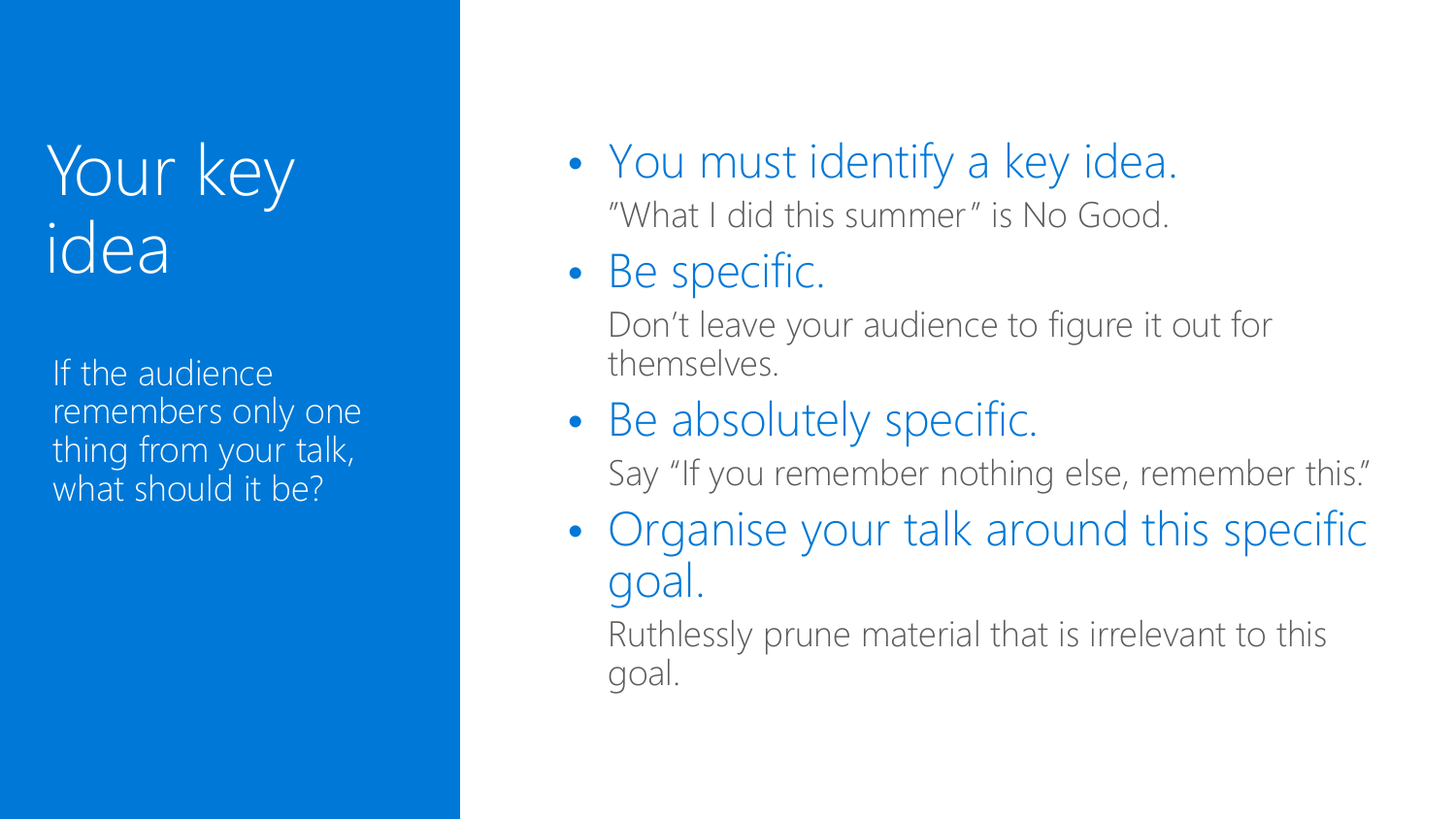Narrow, deep beats wide, shallow

- Avoid shallow overviews at all costs
- Cut to the chase: the technical "meat"
- It's ok to cover only part of your paper

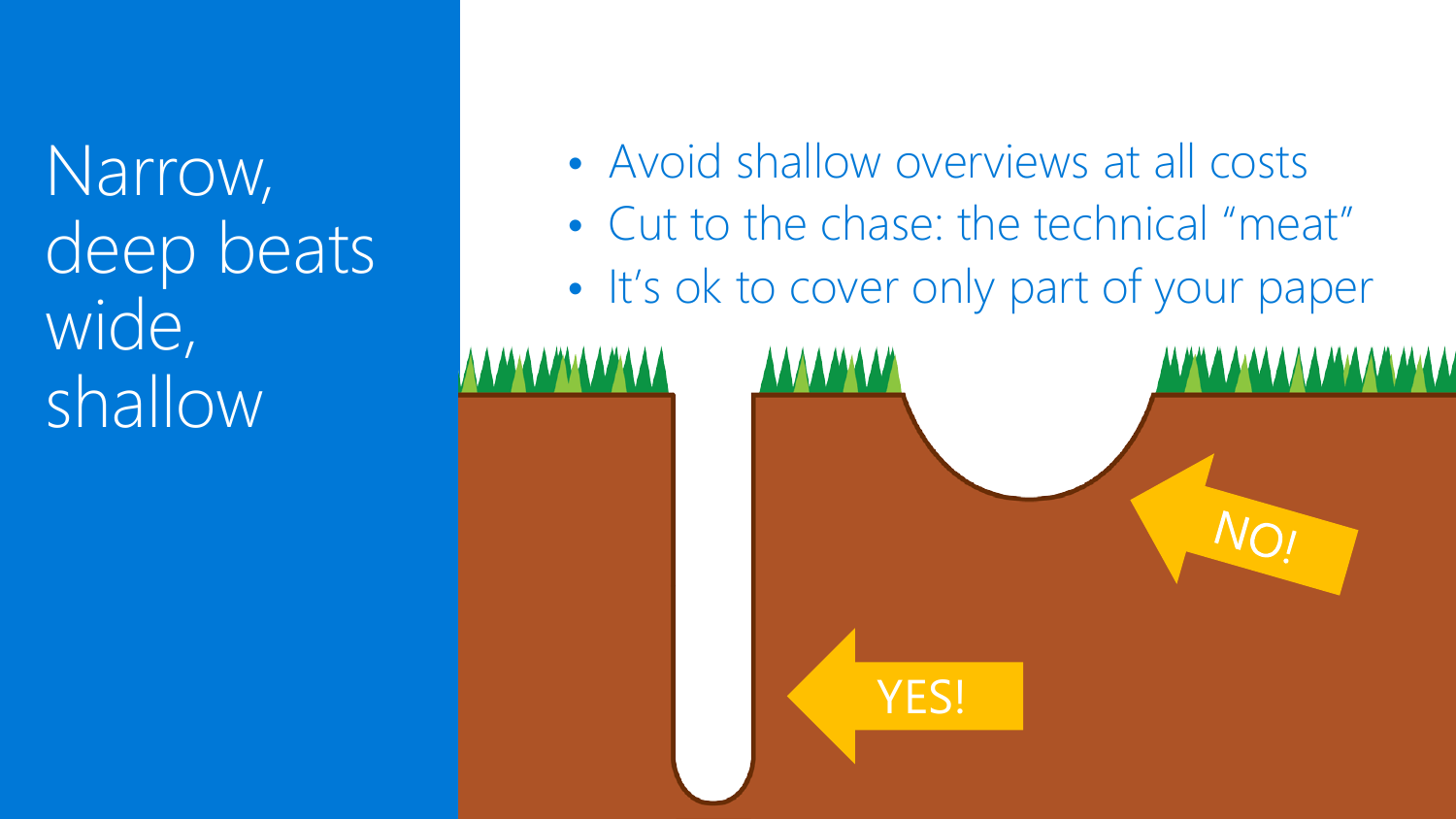Examples are your main weapon

When time is short, omit the general case, not the example.

- To motivate the work
- To convey the basic intuition
- To illustrate The Idea in action
- To show extreme cases
- To highlight shortcomings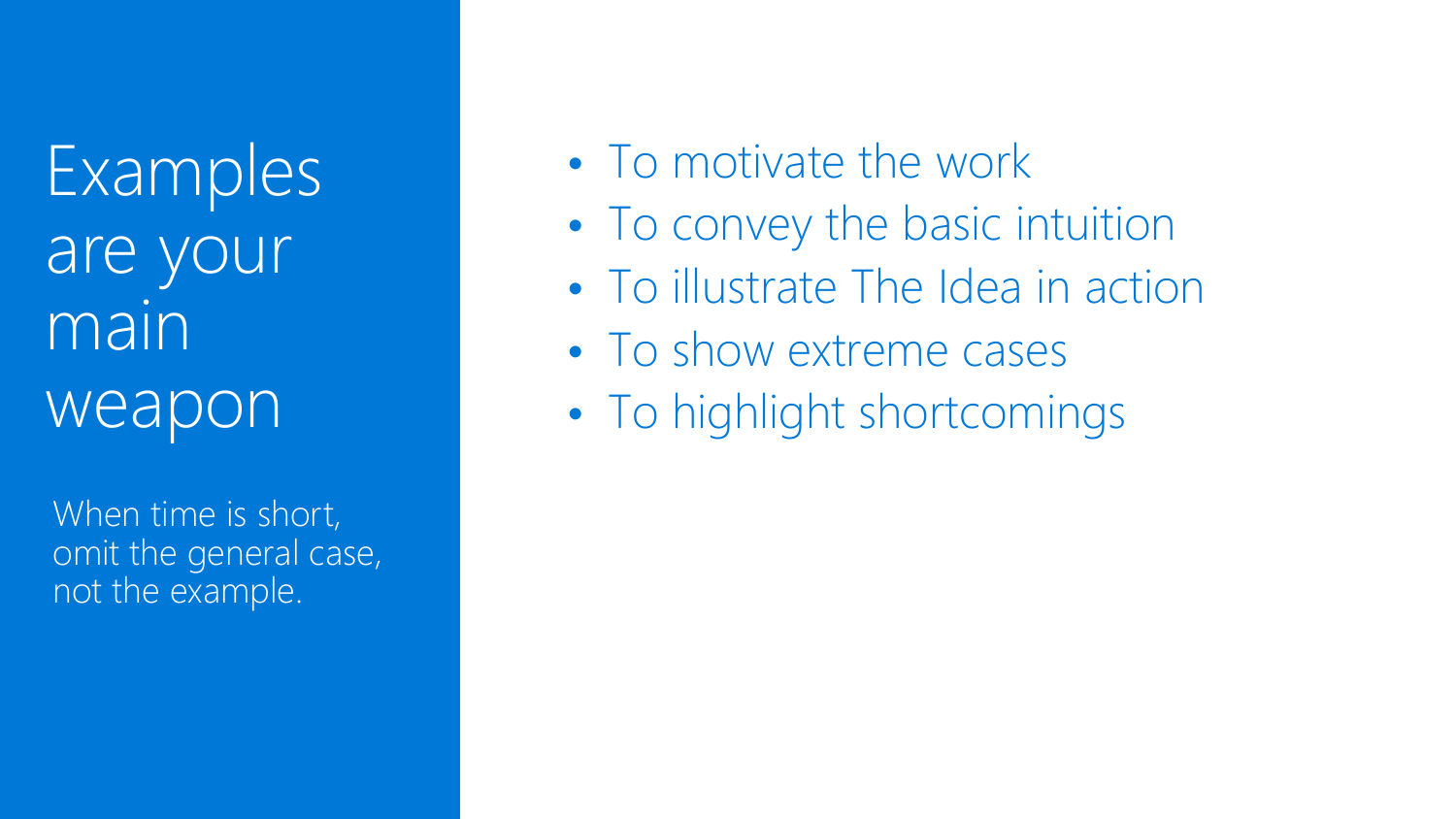#### **Exceptions** in Haskell?

Exceptions are to do with control flow. There is no control flow in a lazy functional

Solution 1: use data values to carry exceptions

Data Maybe  $a = \text{nothing}$ | Just a Lookup : : Name -> Dictionary -> Maybe Address

program. Often this is Just The Right Thing [Spivey 1990, Wadler "list of successes"]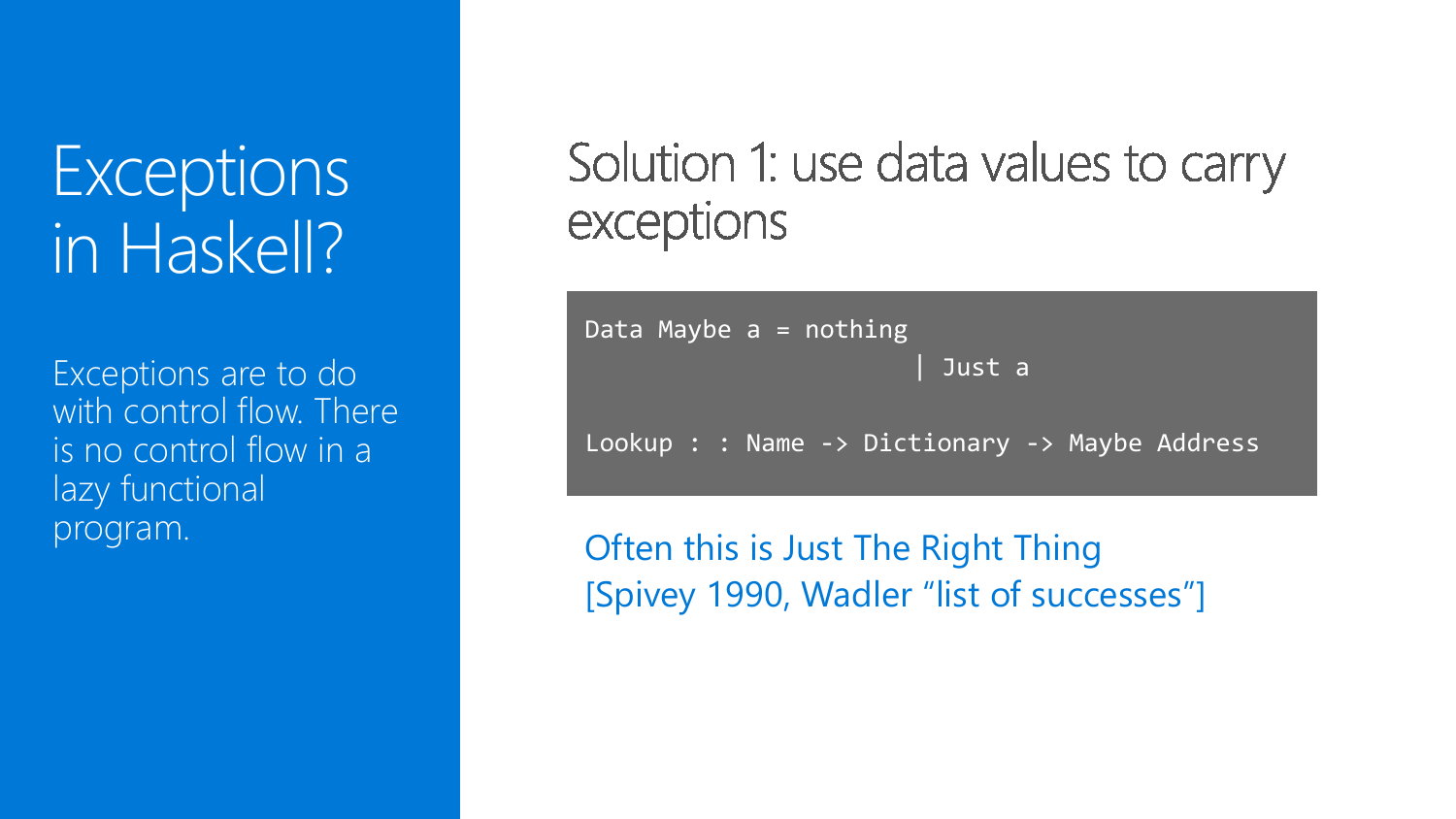## What to leave out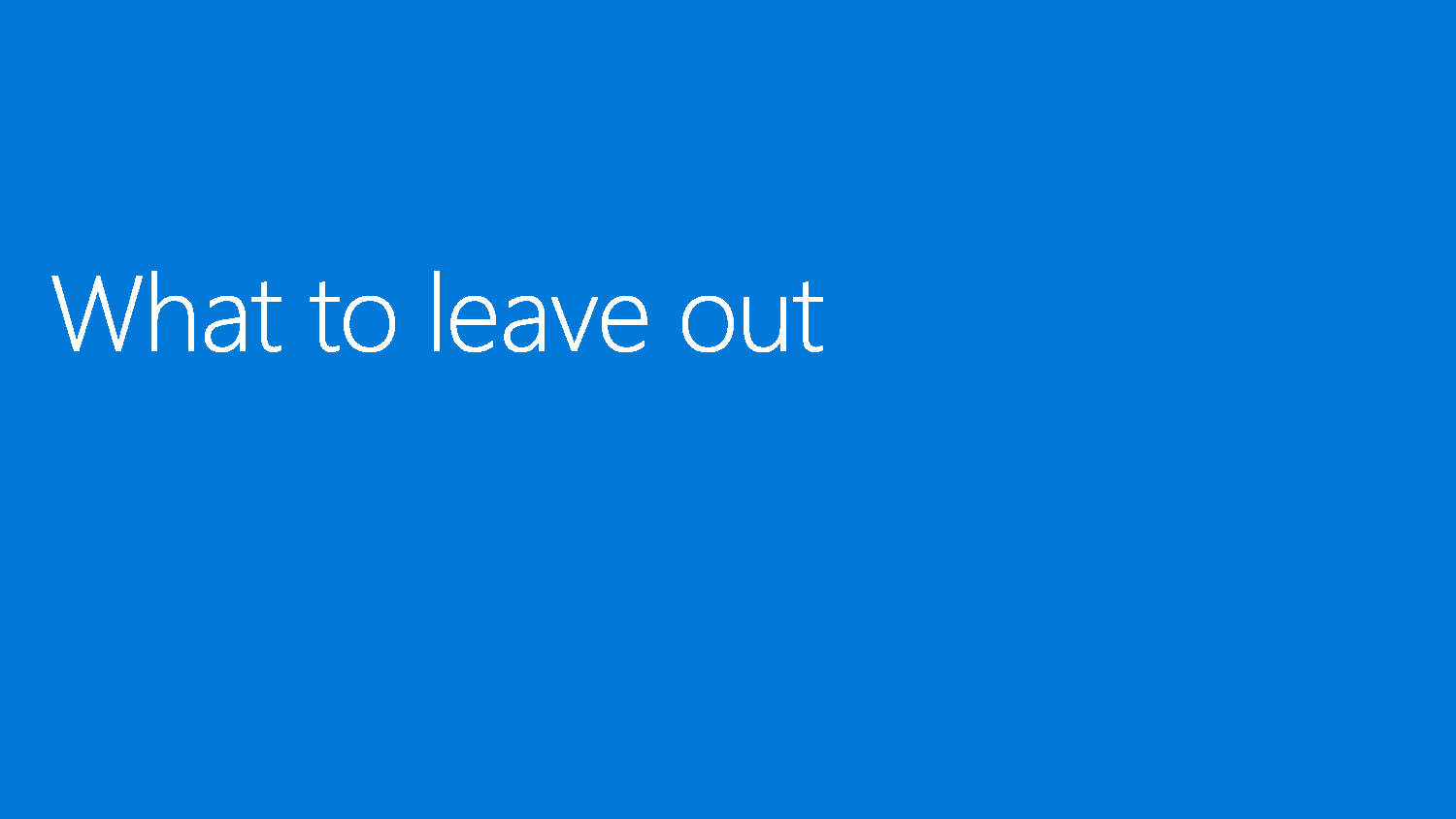## Outline of my talk

- Background
- The FLUGOL system
- Shortcomings of FLUGOL
- Overview of synthetic epimorphisms
- $\cdot$   $\pi$ -reducible decidability of the pseudo-curried fragment under the Snezkovwski invariant in FLUGOL
- Benchmark results
- Related work
- Conclusions and further work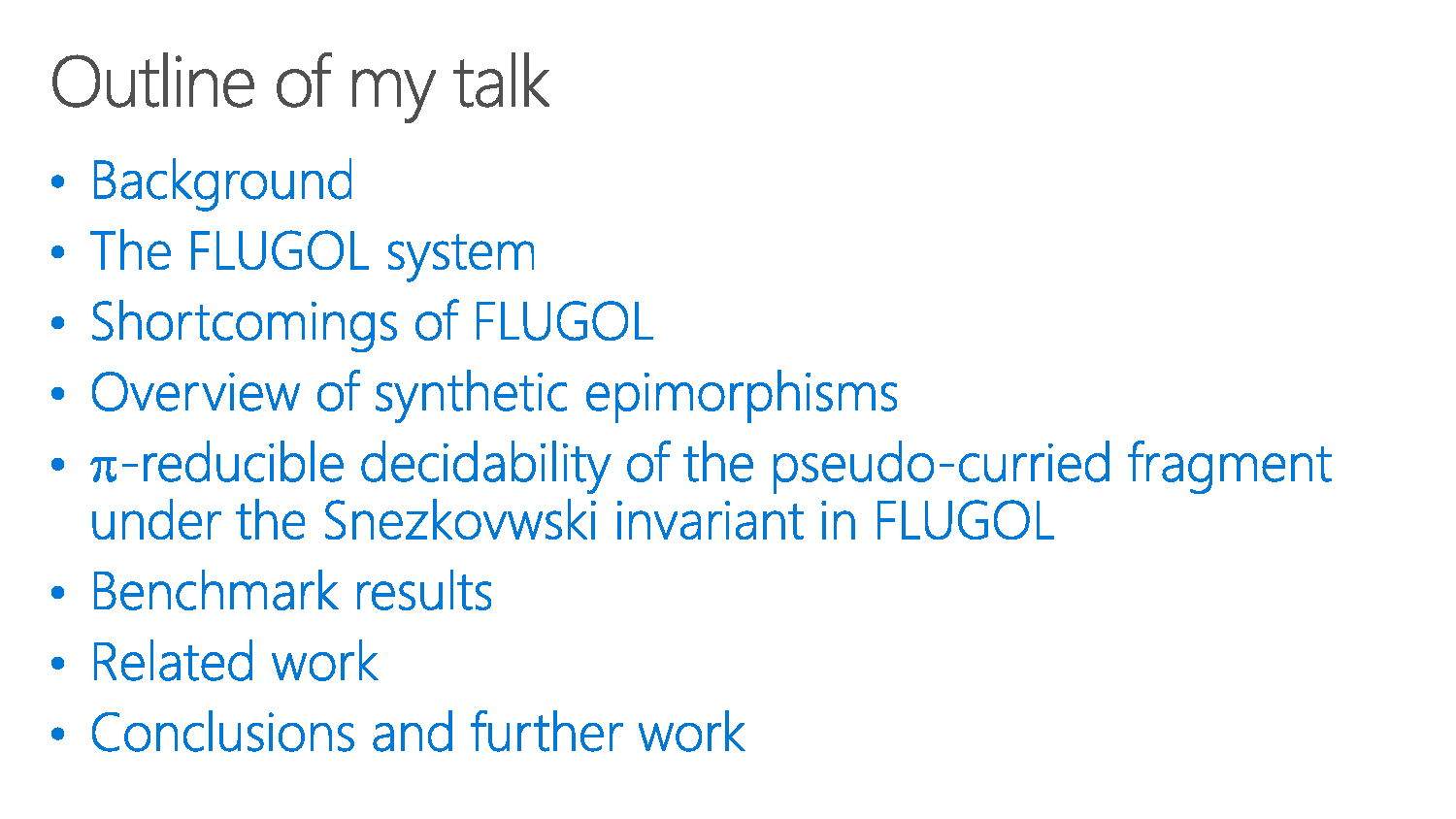No outline! "Outline of my talk": conveys near zero information at the start of your talk. Worse, since your audience only gives you 2 minutes before dozing, you've just lost them

- But maybe put up an outline for orientation after your motivation
- …and signposts at pause points during the talk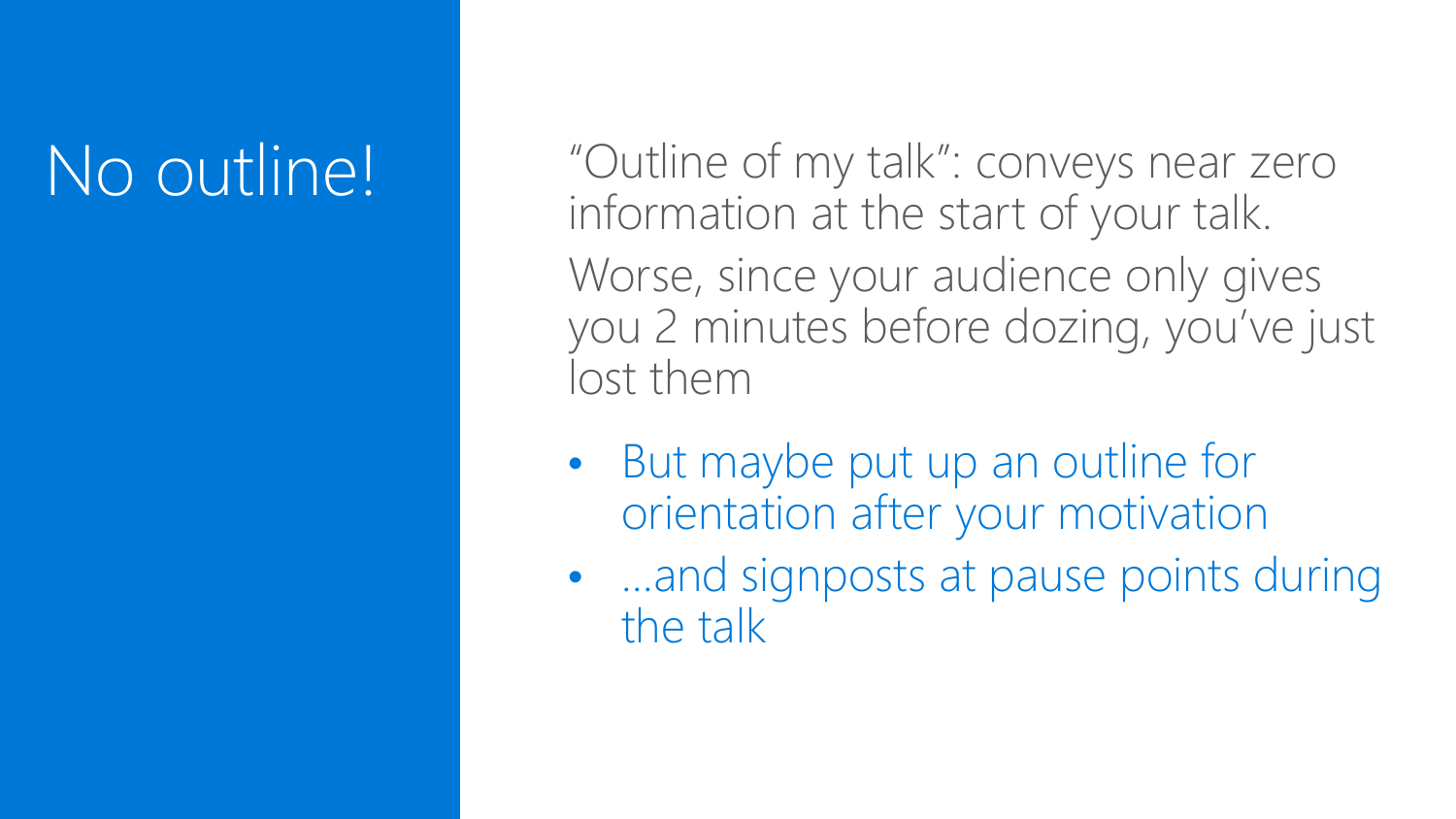#### Related work

#### [PMW83] The seminal paper

- [SPZ88] First use of epimorphisms
- [PN93] Application of epimorphisms to wibblification
- [BXX98] Lacks full abstraction
- [XXB99] Only runs on Sparc, no integration with GUI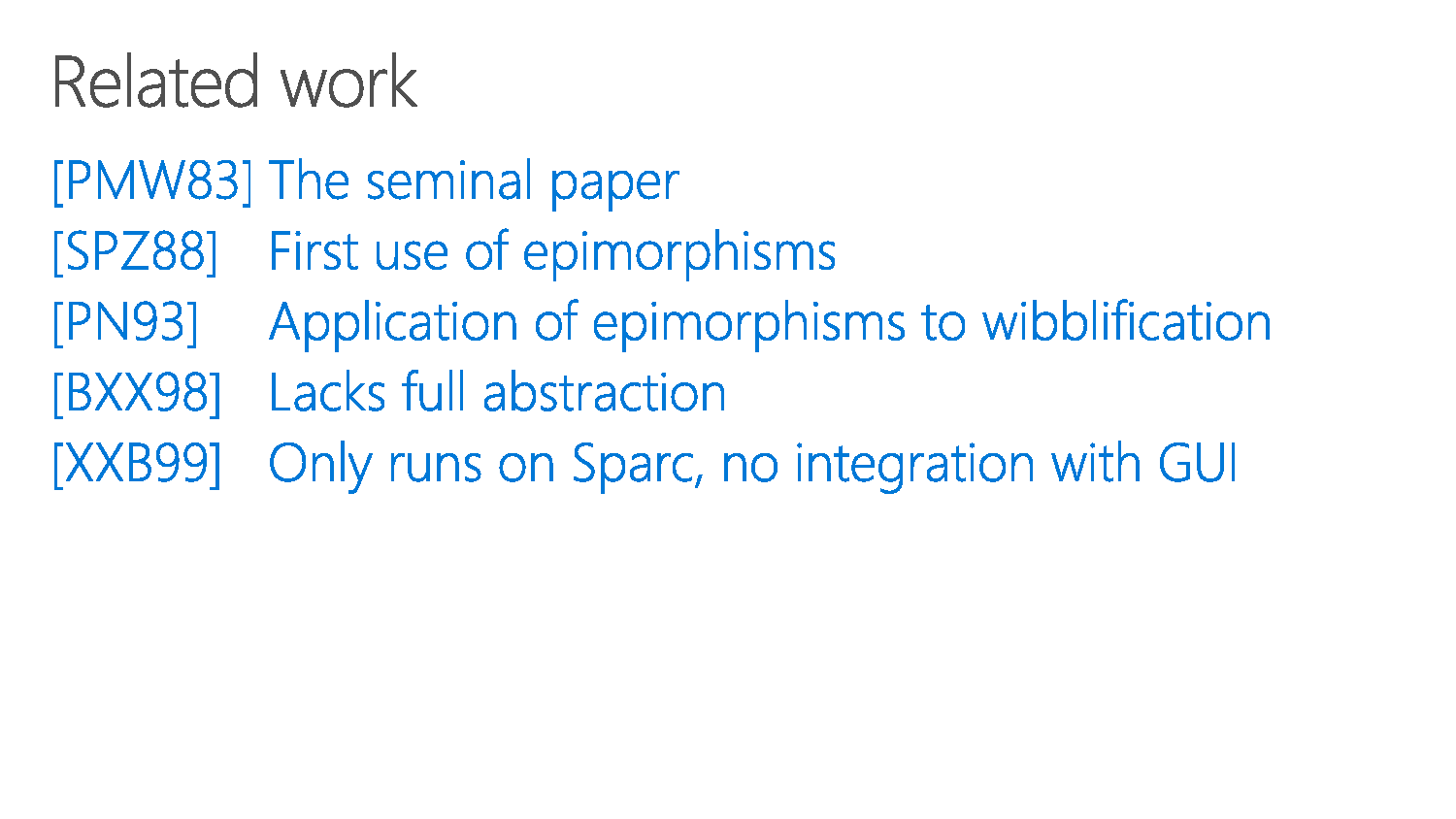### Do not present related work

#### But…

- You absolutely must know the related work; respond readily to questions
- Acknowledge co-authors (title slide), and pre-cursors (as you go along)
- Praise the opposition
	- "X's very interesting work does Y; I have extended it to do Z"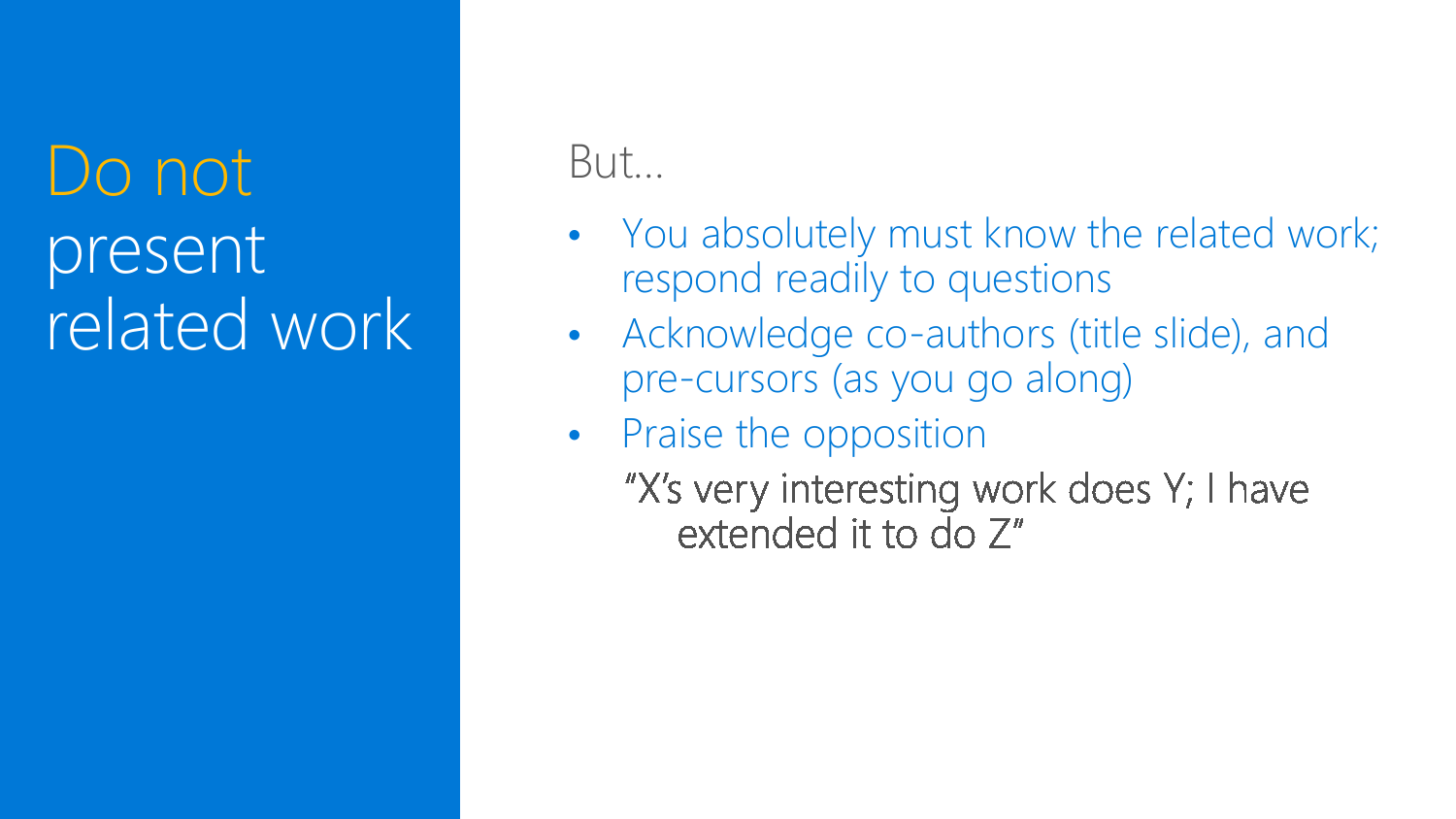#### Technical detail



Figure 1. Typing Rules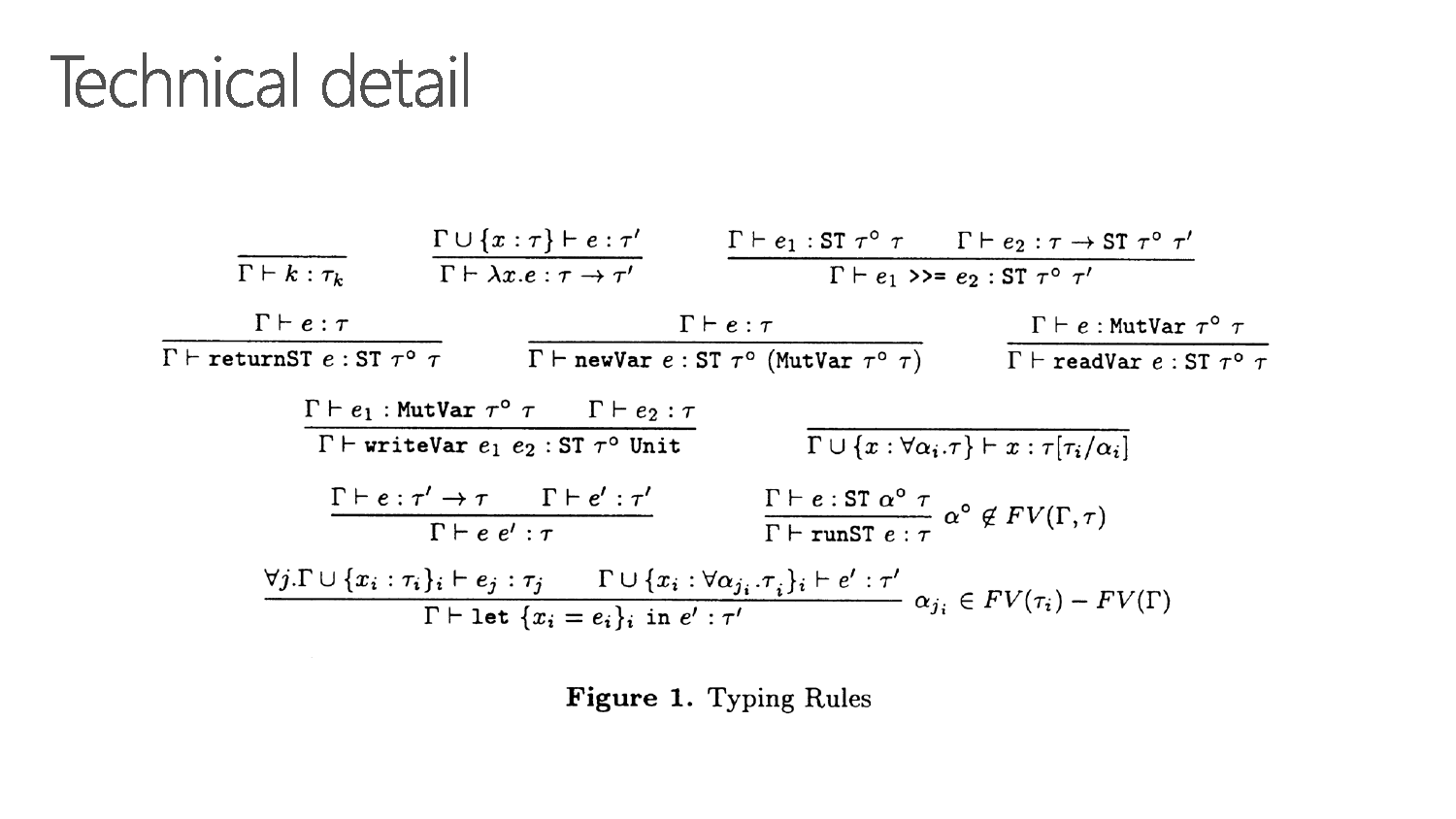#### Omit technical details

- Even though every line is drenched in your blood and sweat, dense clouds of notation will send your audience to sleep
- Present specific aspects only; refer to the paper for the details
- By all means have backup slides to use in response to questions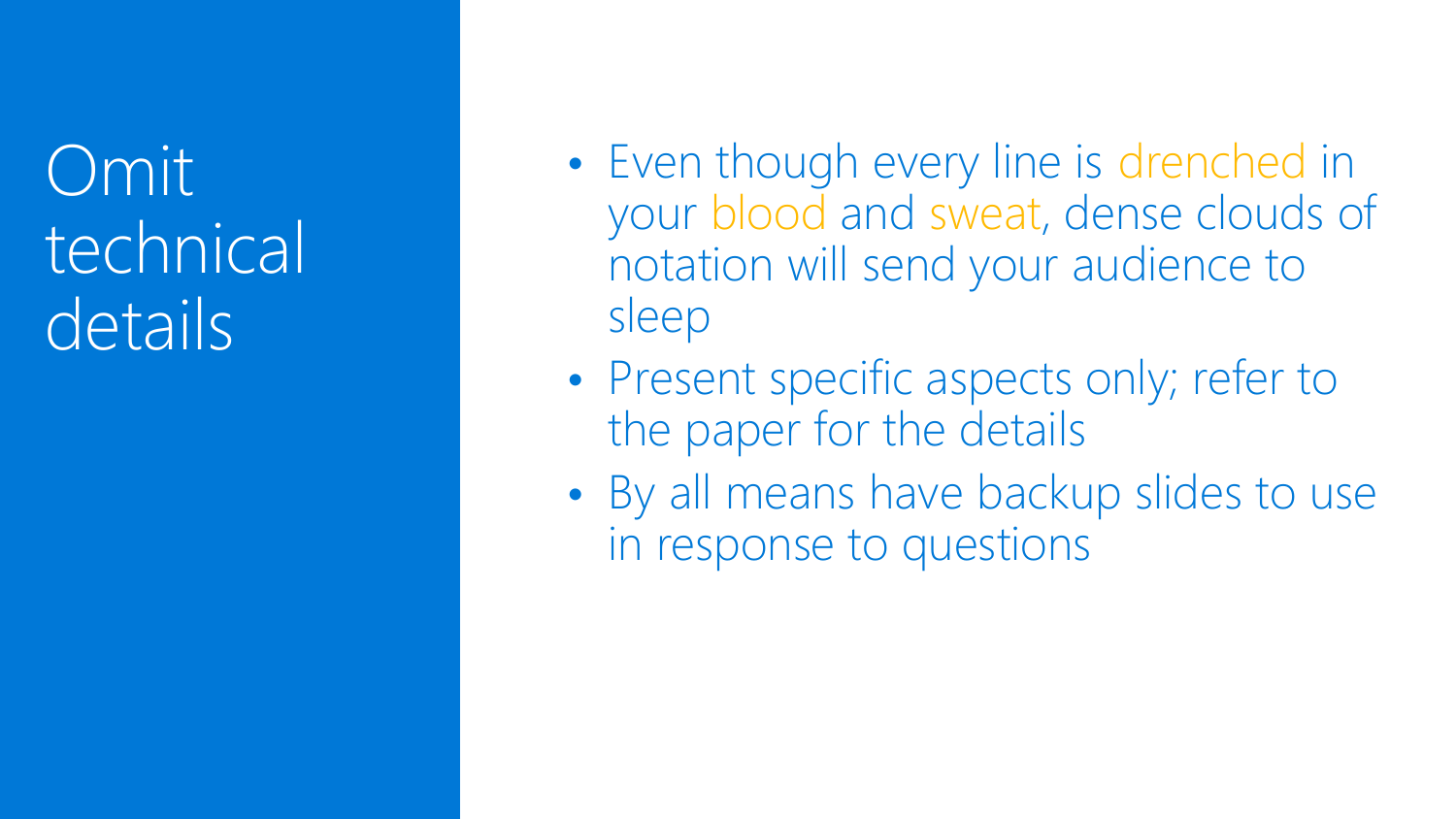# Presenting your talk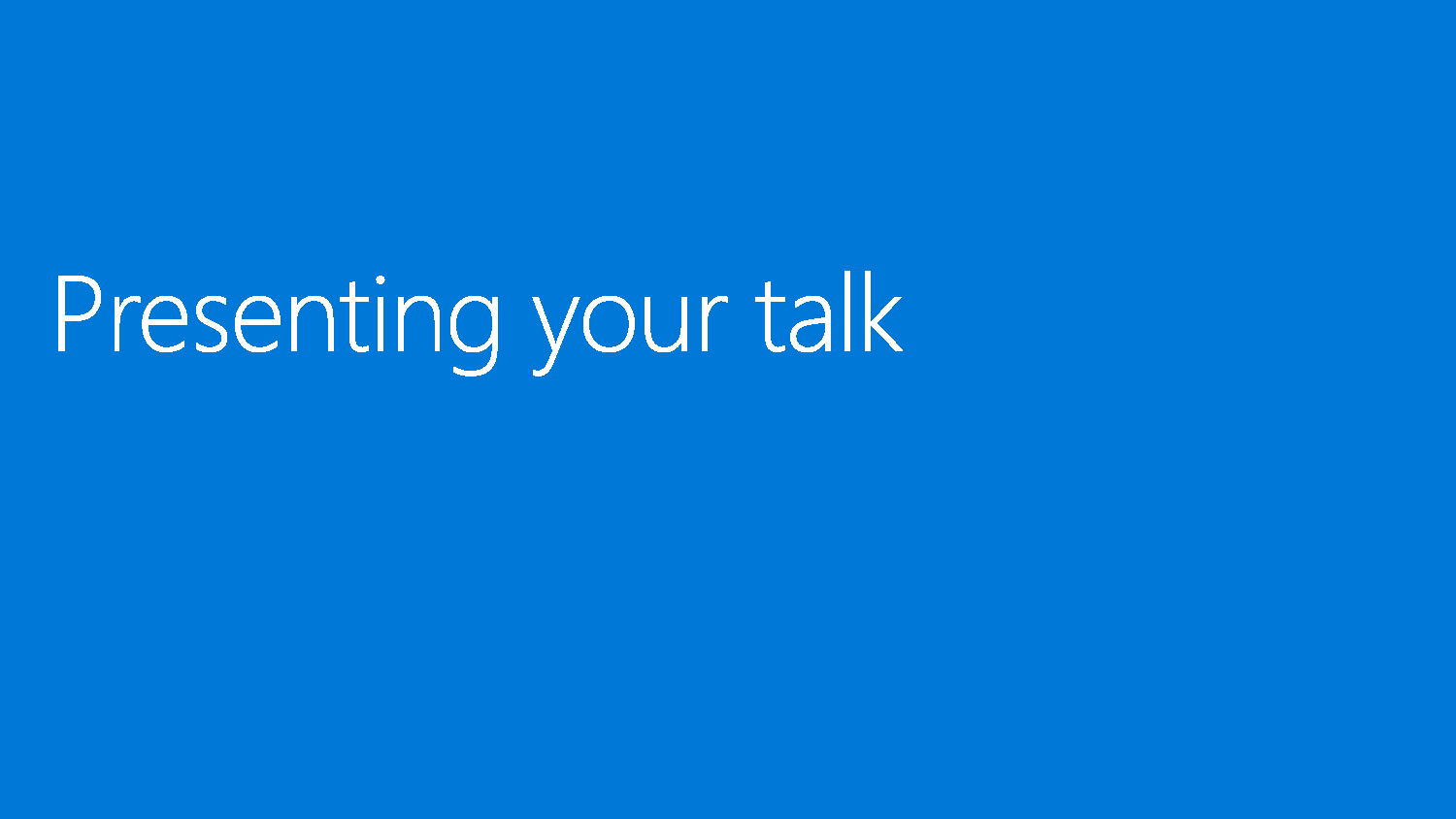How to present your talk Your most potent weapon, by far, is your

# enthusiasm!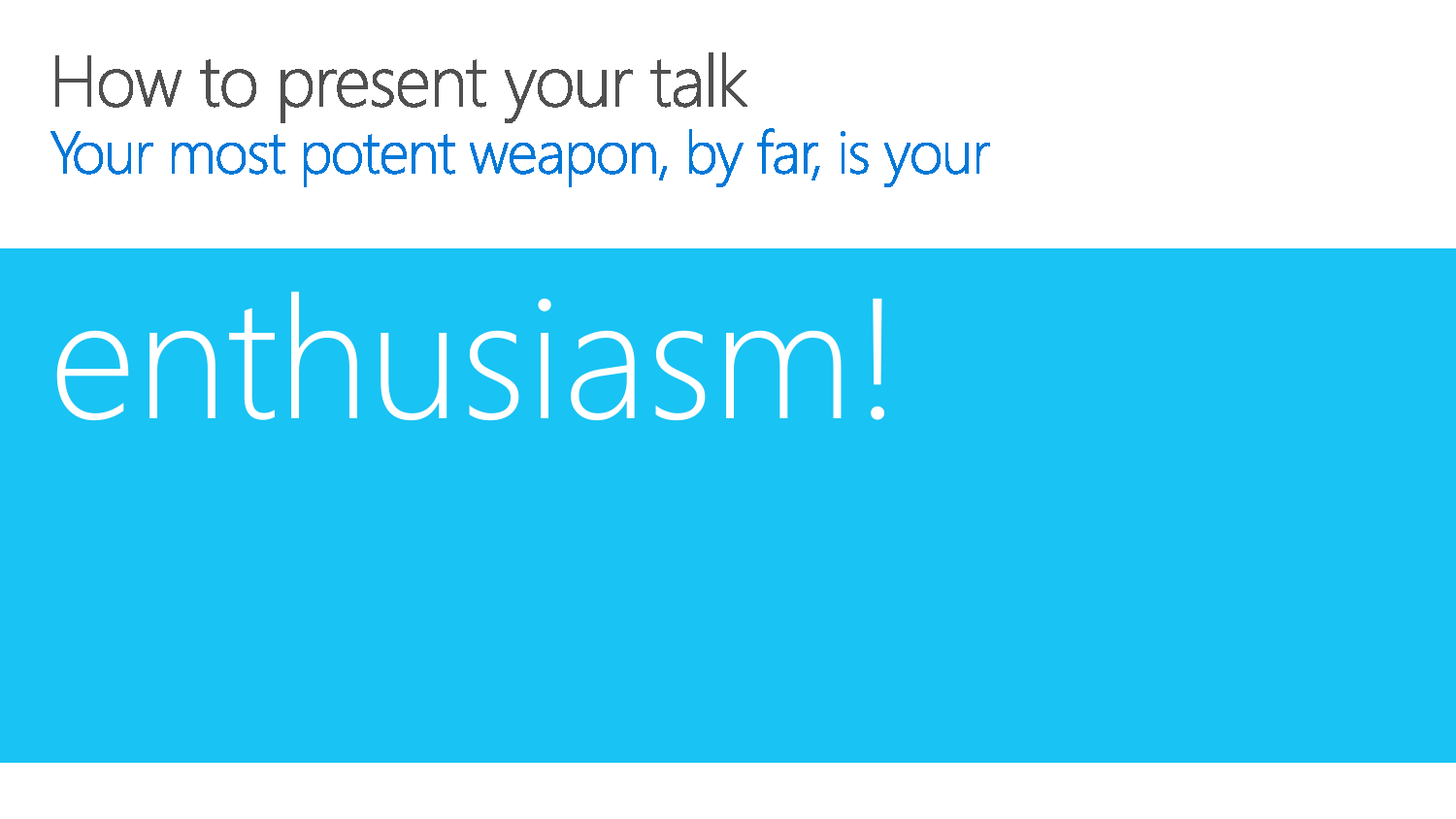- Enthusiasm If you do not seem excited by your idea, why should the audience be?
	- Enthusiasm makes people dramatically more receptive
	- It gets you loosened up, breathing, moving around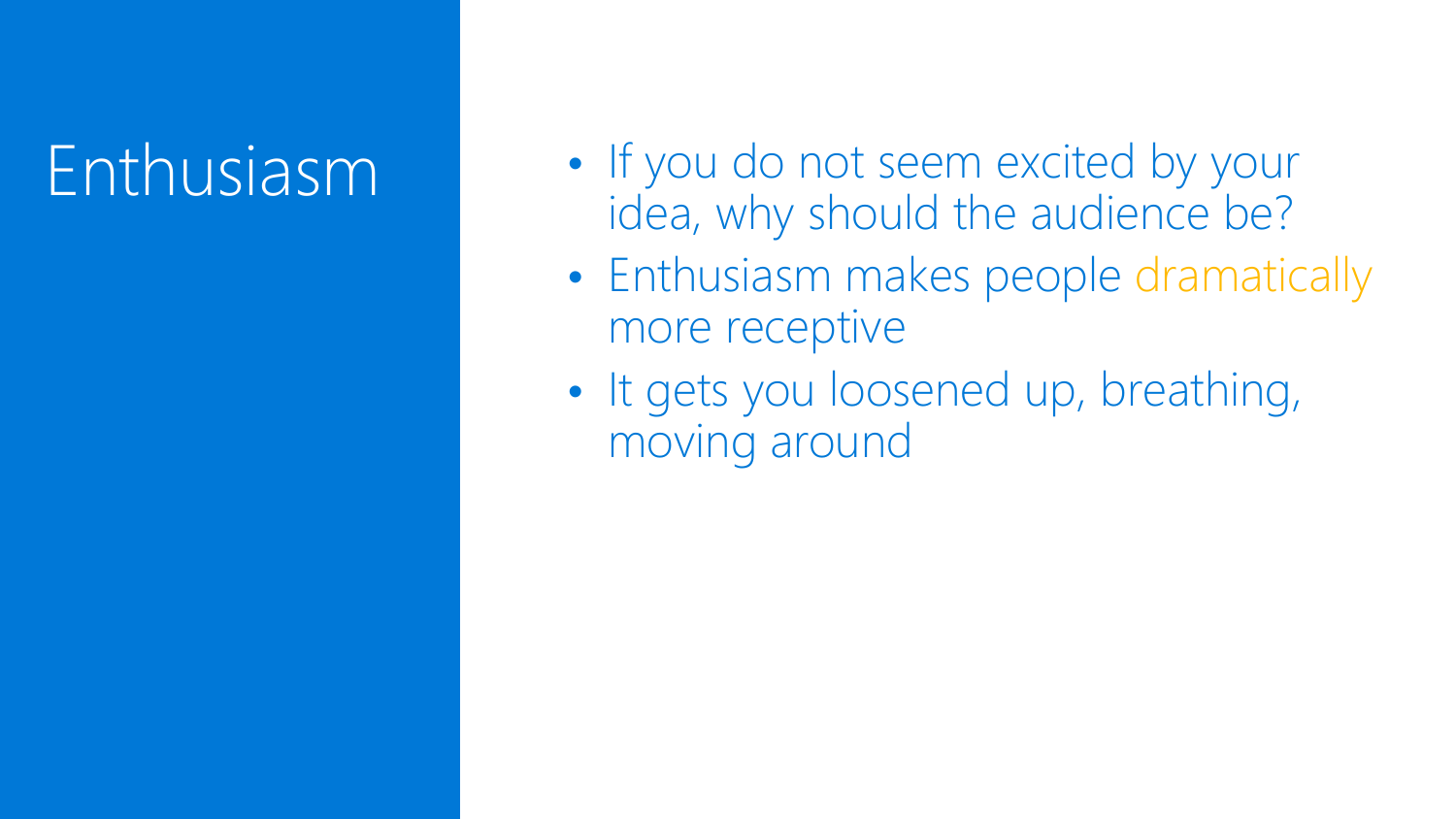## Write your slides the night before



#### (…or at least, polish it then)

- Your talk absolutely must be fresh in your mind
- Ideas will occur to you during the conference, as you obsess on your talk during other people's presentations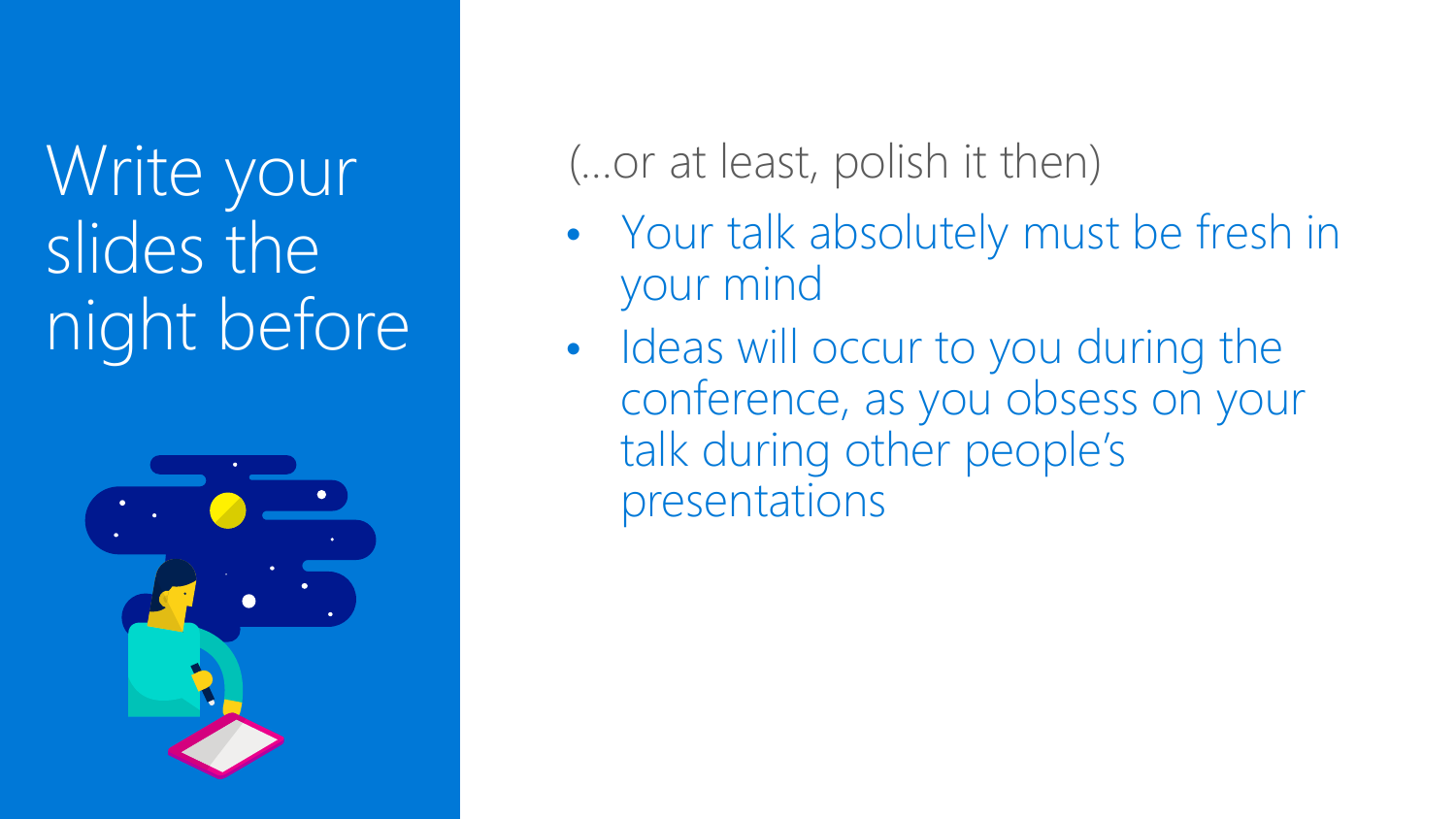### Do not apologise

- "I didn't have time to prepare this talk properly"
- "My computer broke down, so I don't have the results I expected"
- "I don't have time to tell you about this"
- "I don't feel qualified to address this audience"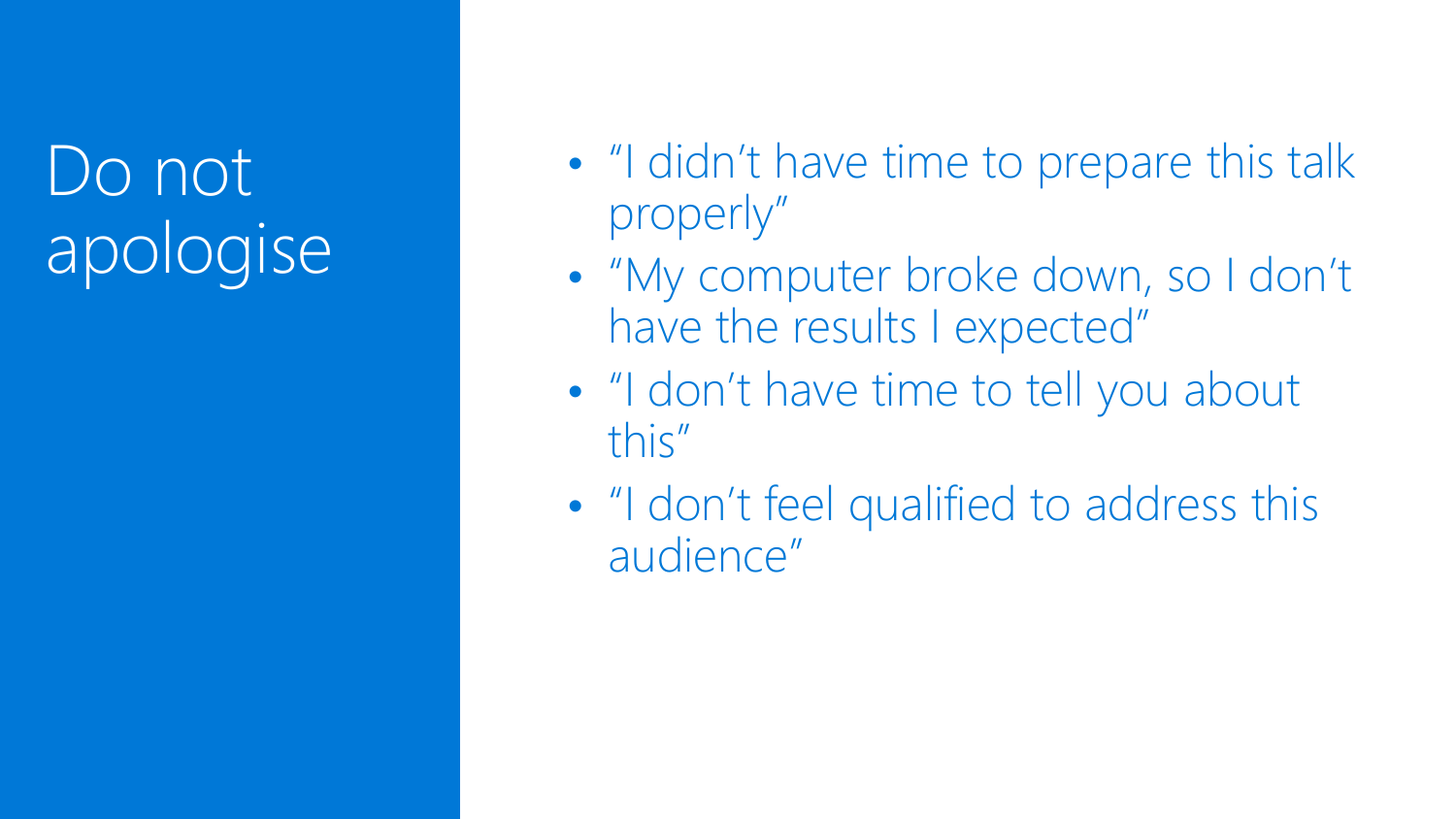#### The jelly effect



If you are anything like me, you will experience apparently severe pre -talk symptoms

- Inability to breathe
- Inability to stand up (legs give way)
- Inability to operate brain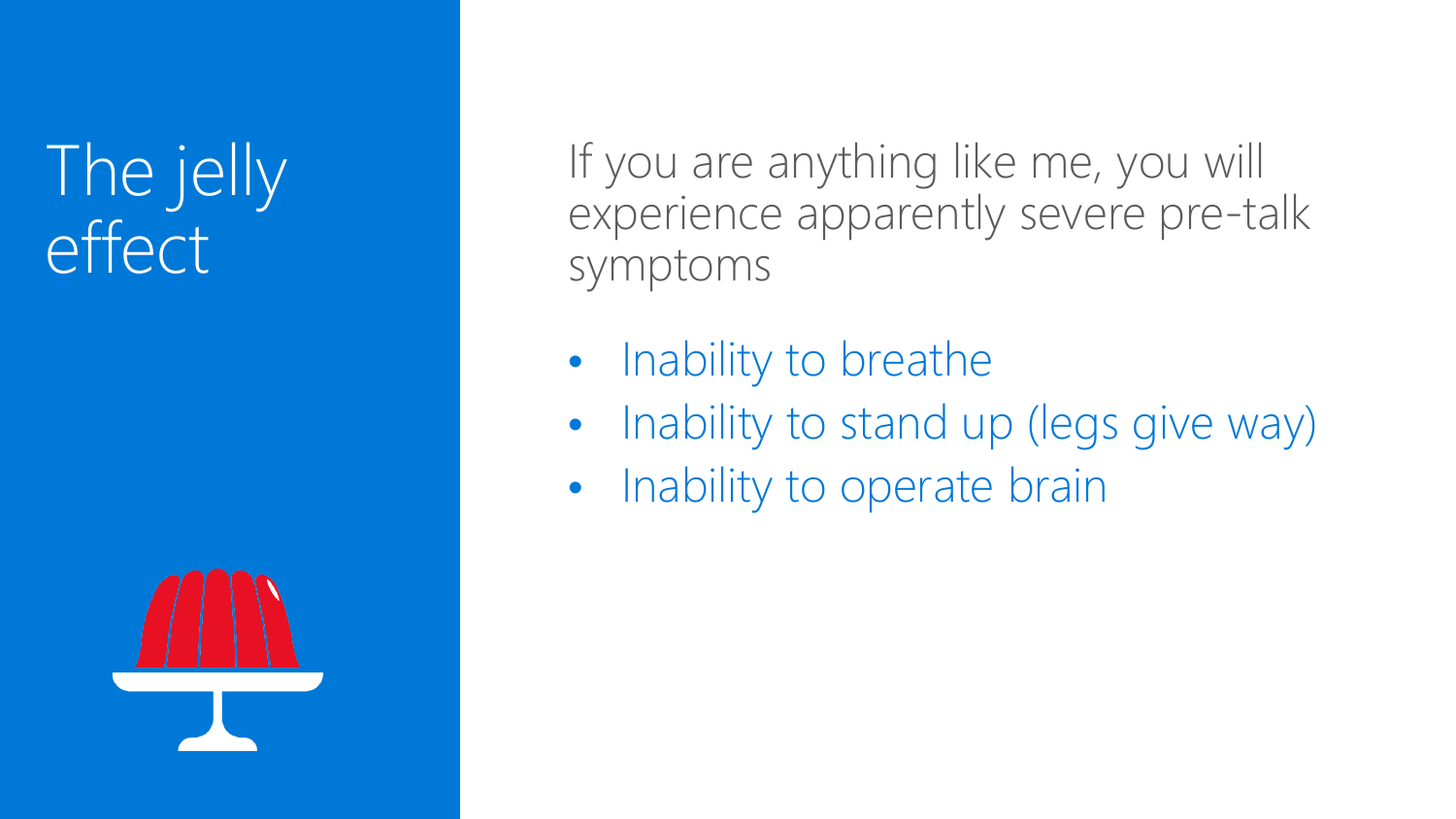### What to do about it

You are not a wimp. Everyone feels this way.

- Deep breathing during previous talk
- Script your first few sentences precisely (=> no brain required)
- Move around a lot, use large gestures, wave your arms, stand on chairs
- Go to the loo first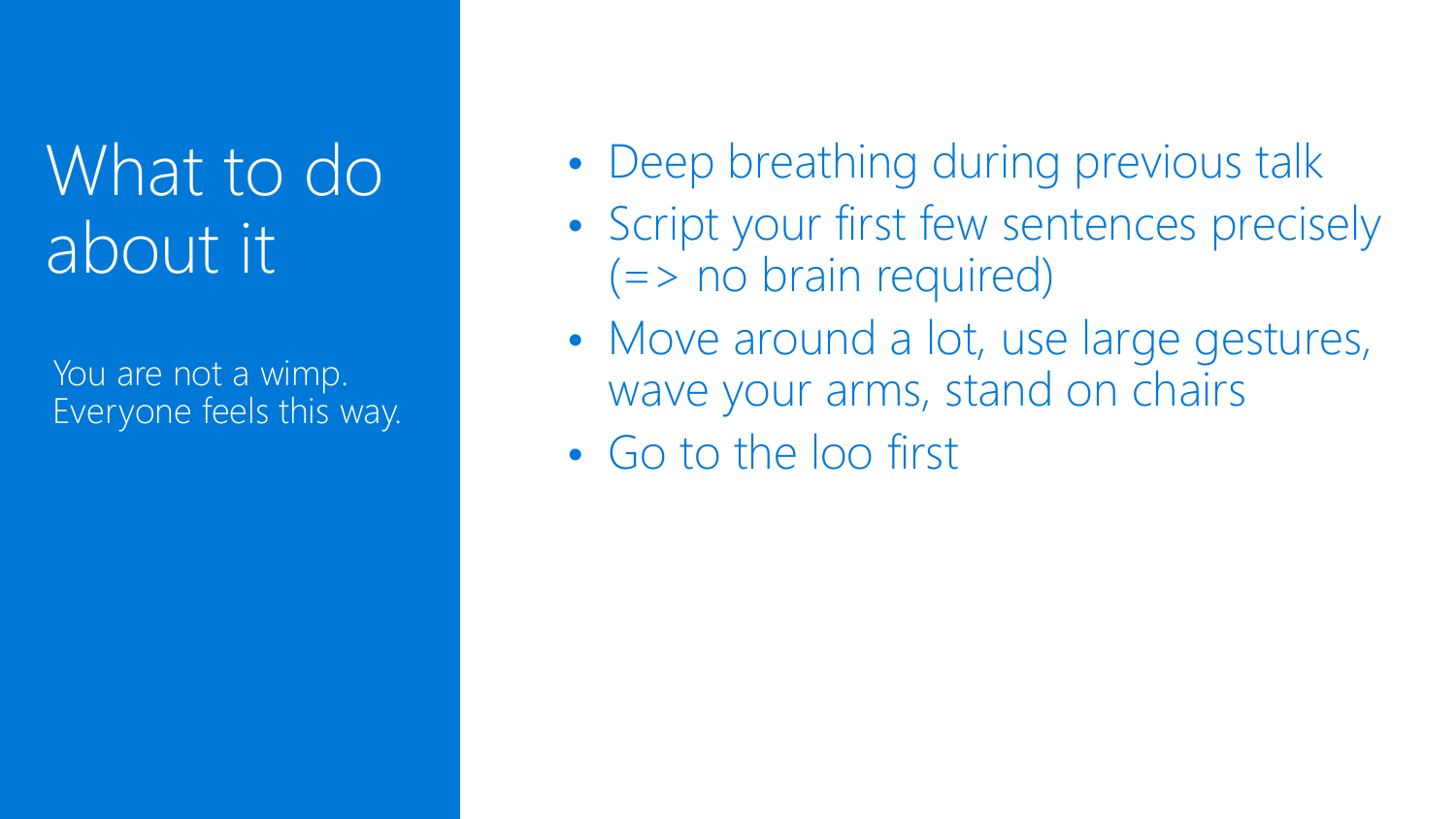- Being seen Face the audience, not the screen
	- Know your material
	- Put your laptop in front of you, screen towards you
	- Don't point much, but when you do, point at the screen, not at your laptop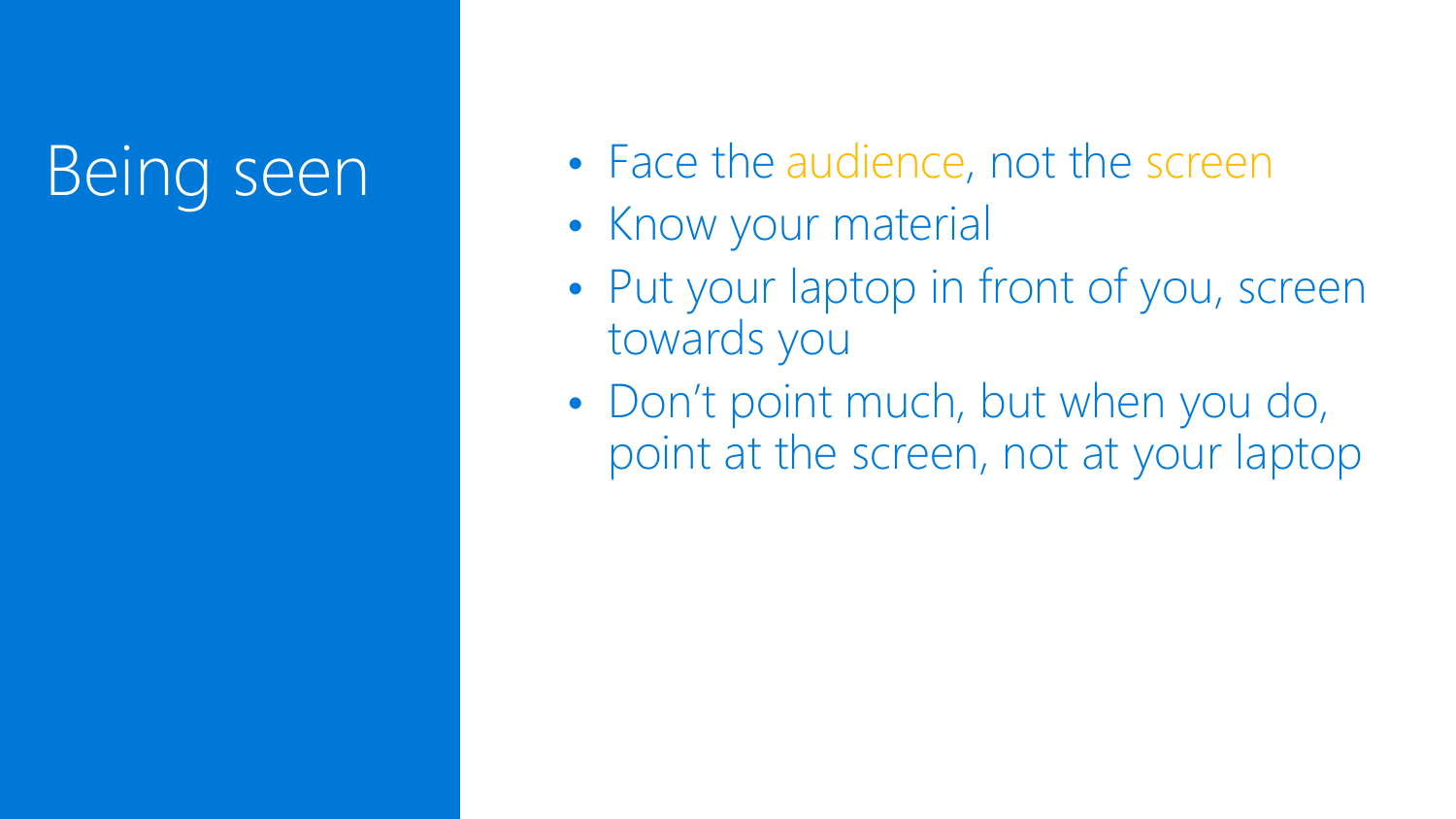- Being heard Speak to someone at the back of the room, even if you have a microphone on
	- Make eye contact; identify a nodder, and speak to him or her (better still, more than one)
	- Watch audience for questions...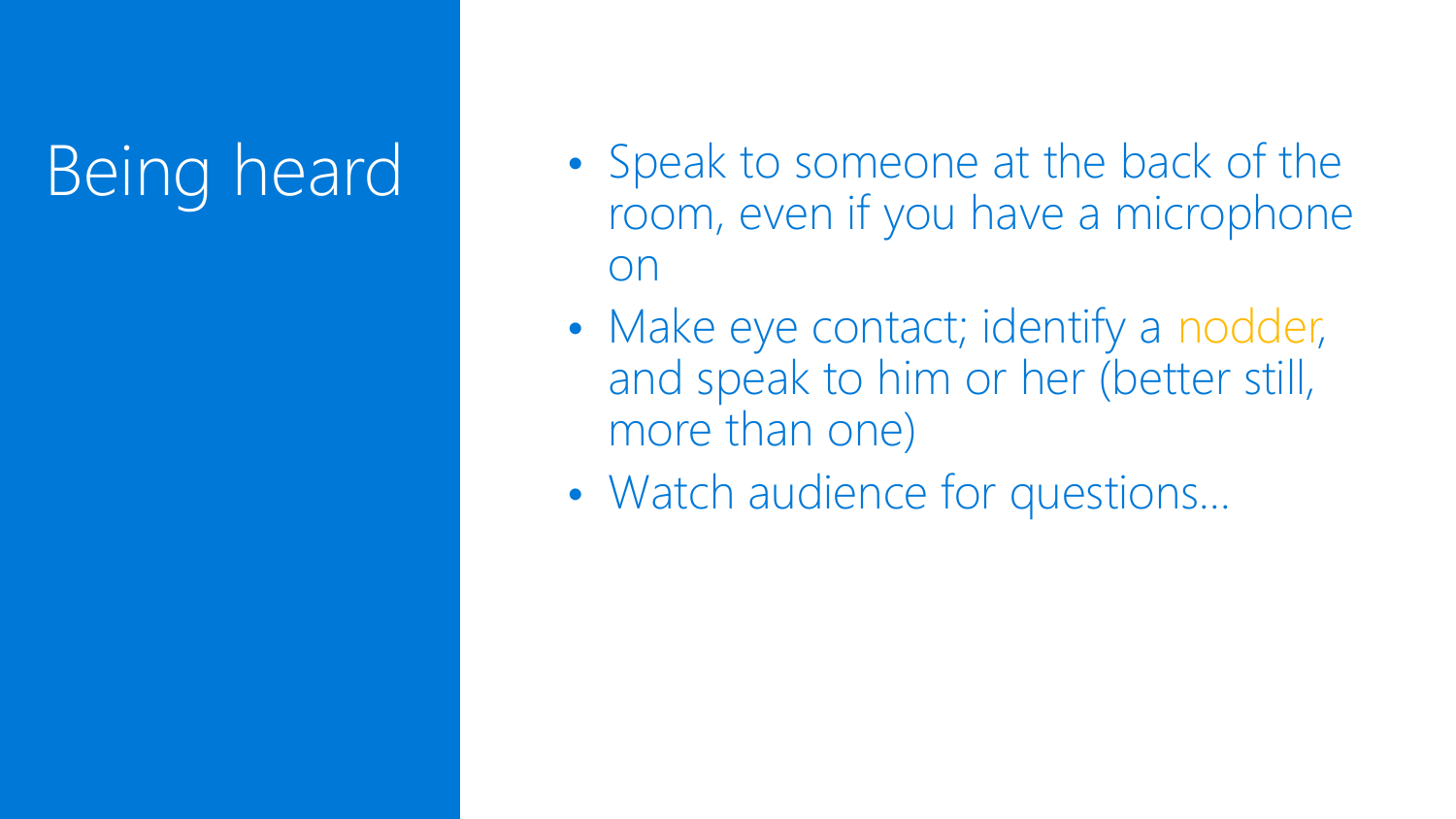#### Questions

- Questions are not a problem. Questions are a golden golden golden opportunity to connect with your audience.
- Specifically encourage questions during your talk: pause briefly now and then, ask for questions
- Be prepared to truncate your talk if you run out of time. Better to connect, and not to present all your material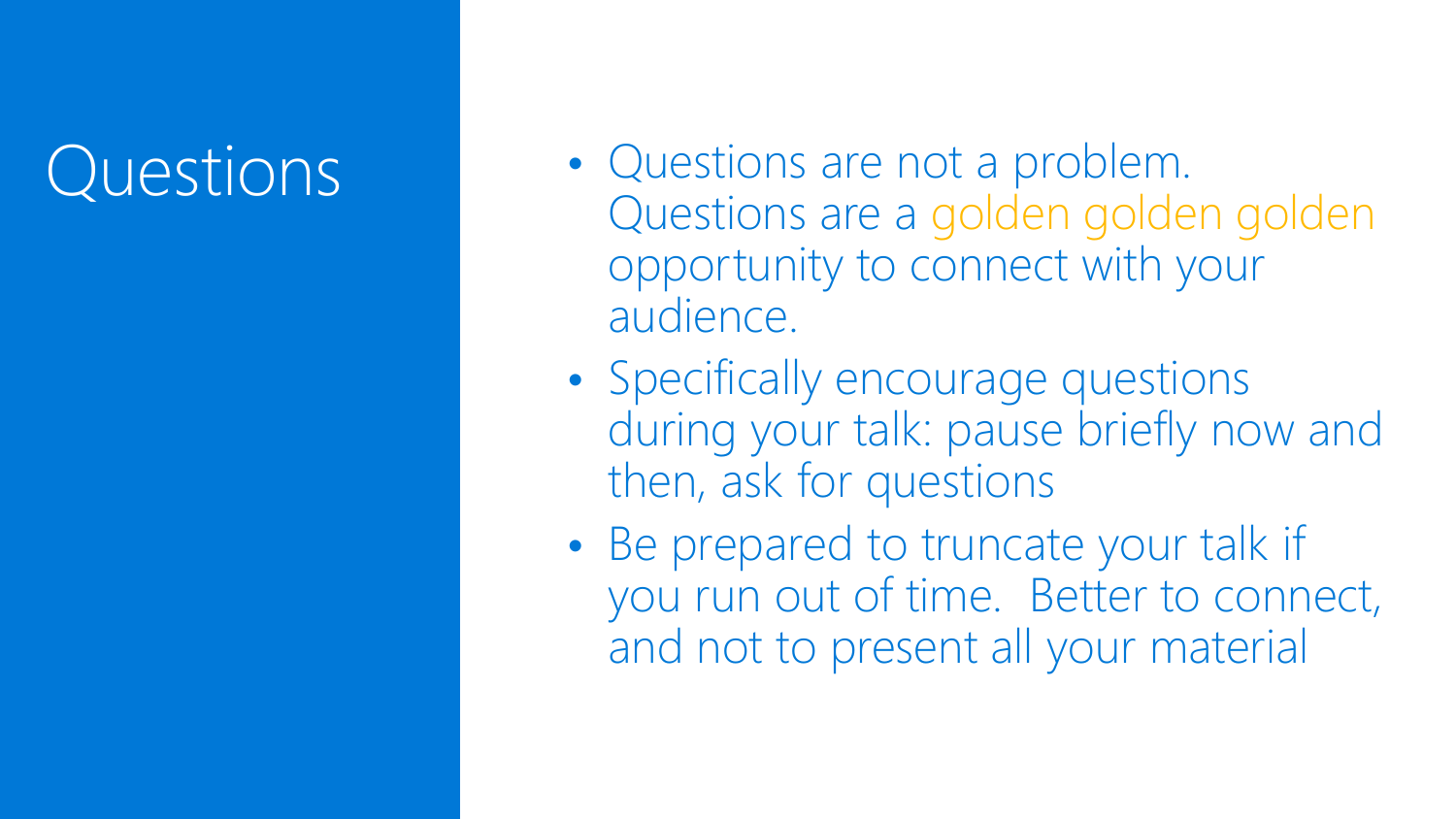Being a good audience member

- Eye contact with speaker
- Nod frequently
- Ask questions.
	- Don't wait for the speaker to invite questions; ask
	- Start doing so the moment you lose contact with the talk. The rest of the audience will thank you for it.
	- Stop when you sense that you are beginning to de-rail the entire talk.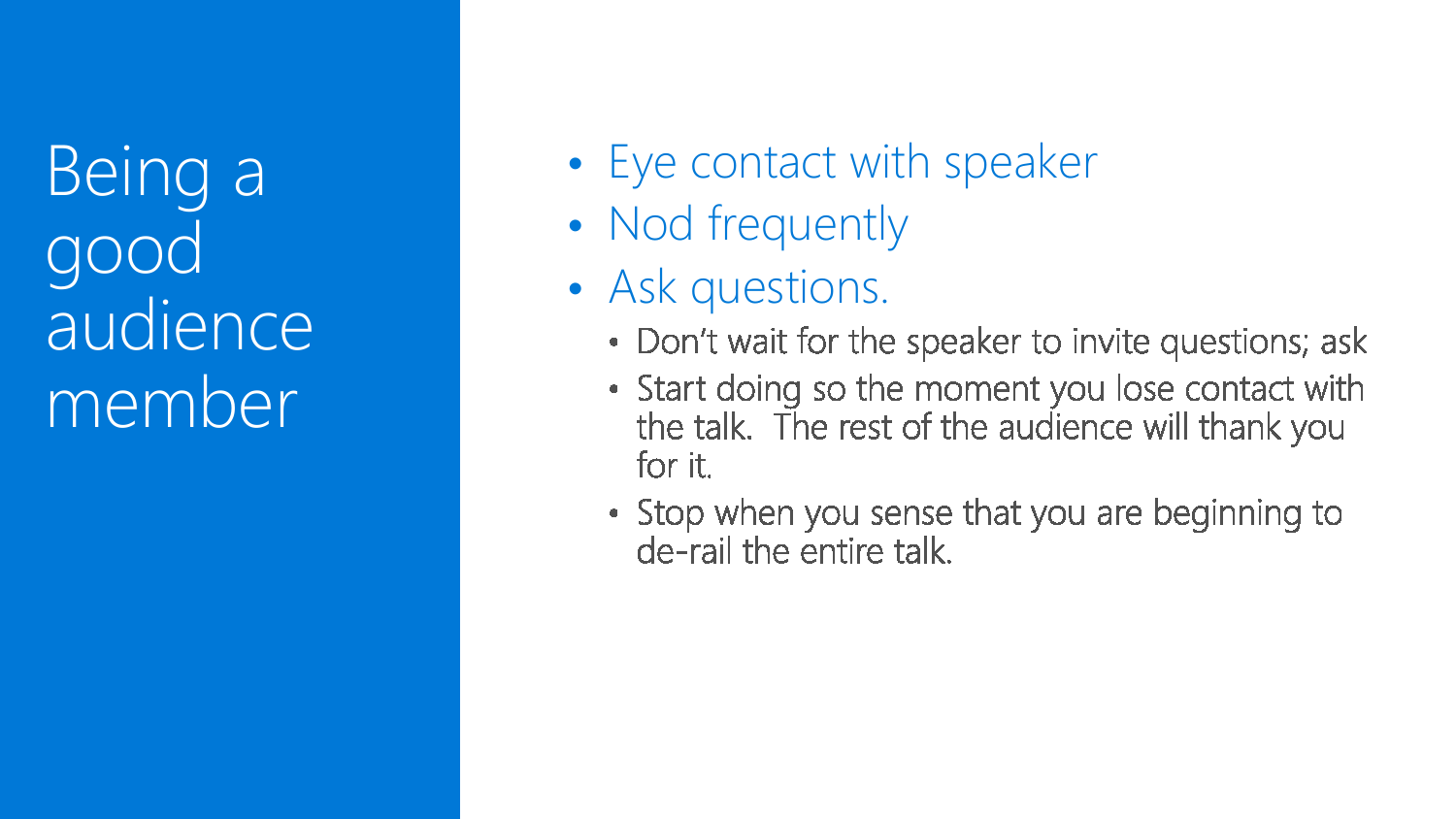#### Presenting your slides



- Use a wireless presenter gizmo
- Test that your laptop works with the projector, in advance
- Laptops break: leave a backup copy on the web; bring a backup copy on a disk or USB key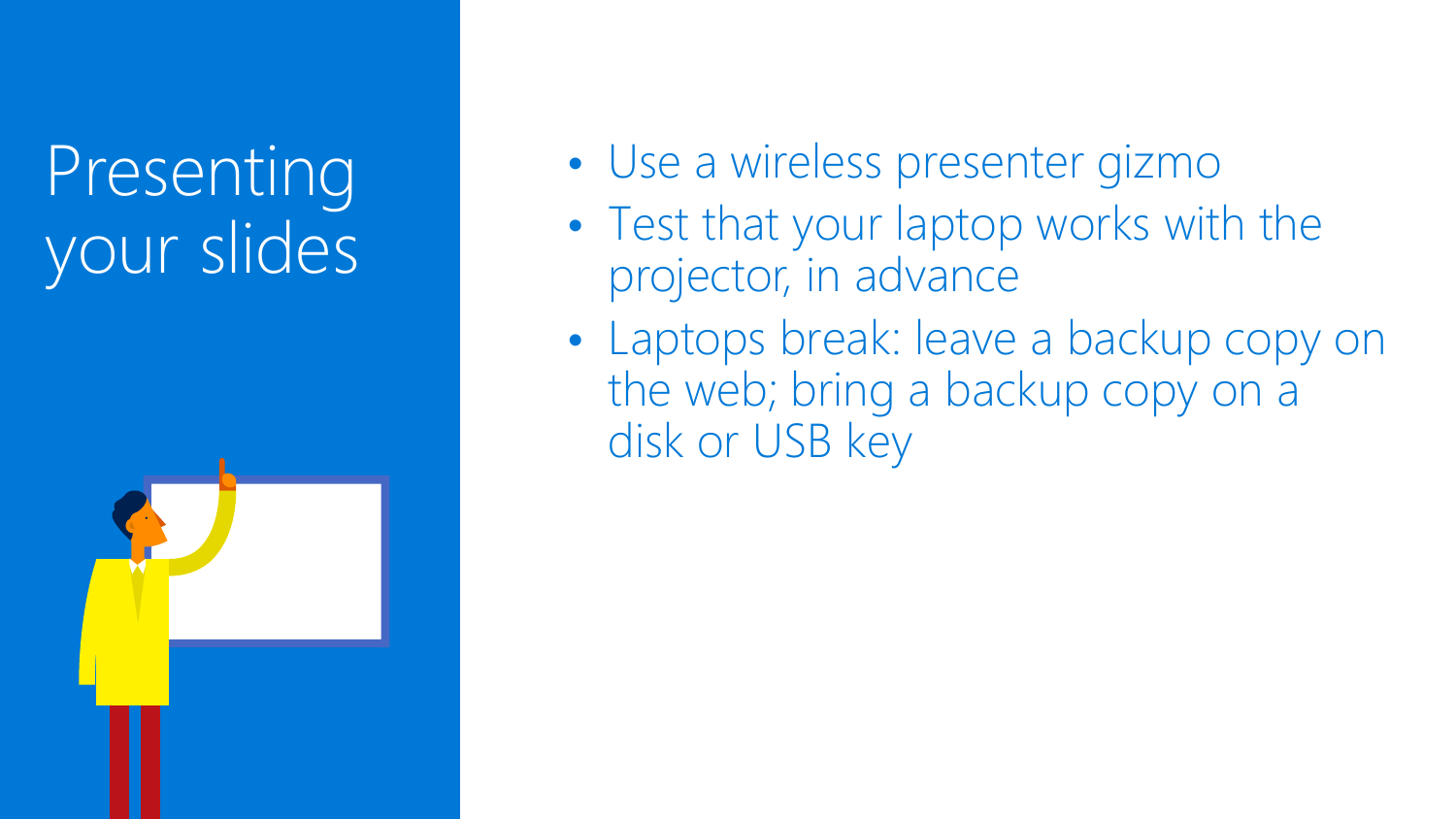#### Presenting your slides

A very annoying technique

- · is to reveal
- your points
- one
- by one
- by one, unless…
- there is a punch line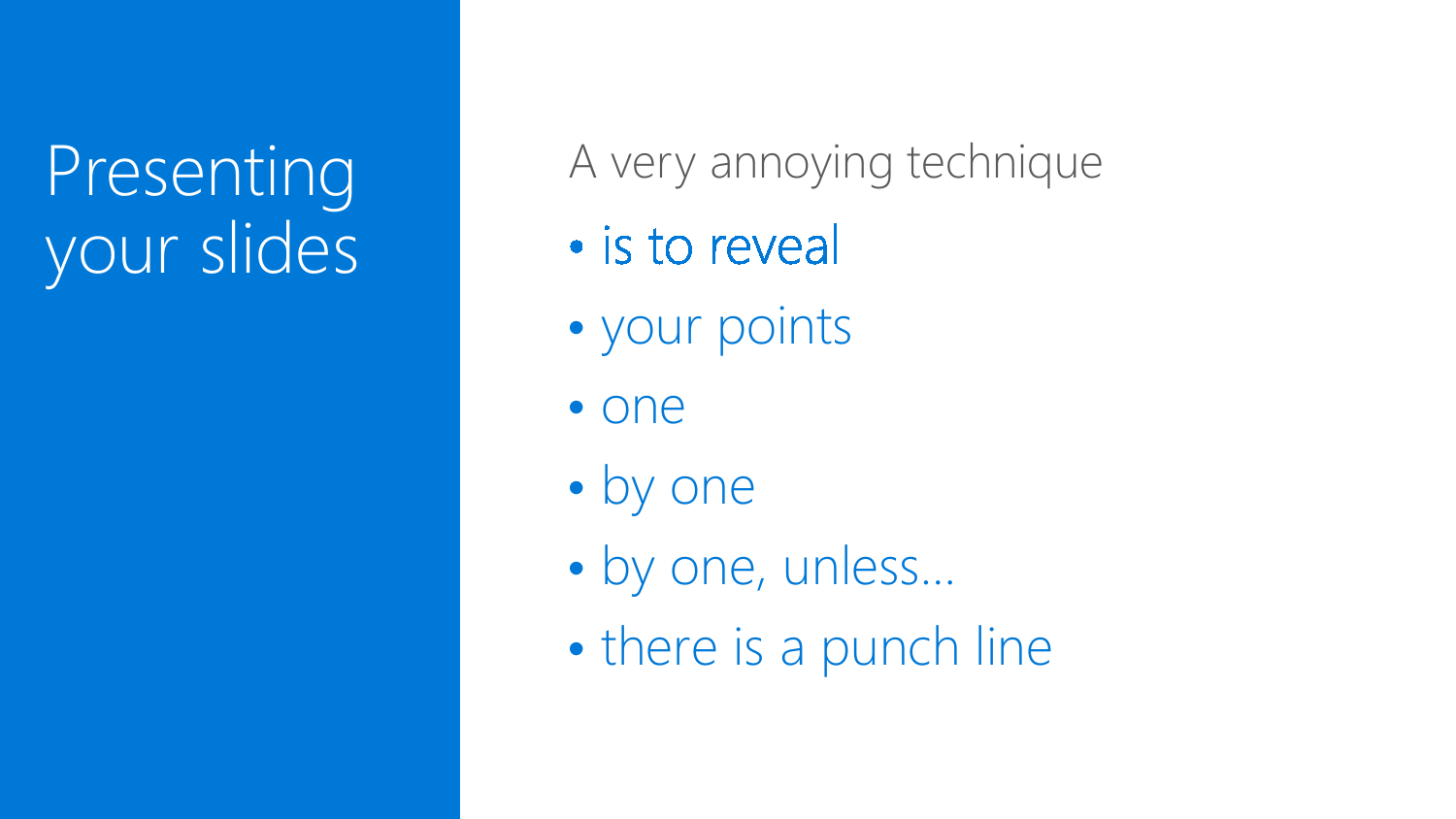#### Presenting Use animation effects your slides

very very very very very very very

sparingly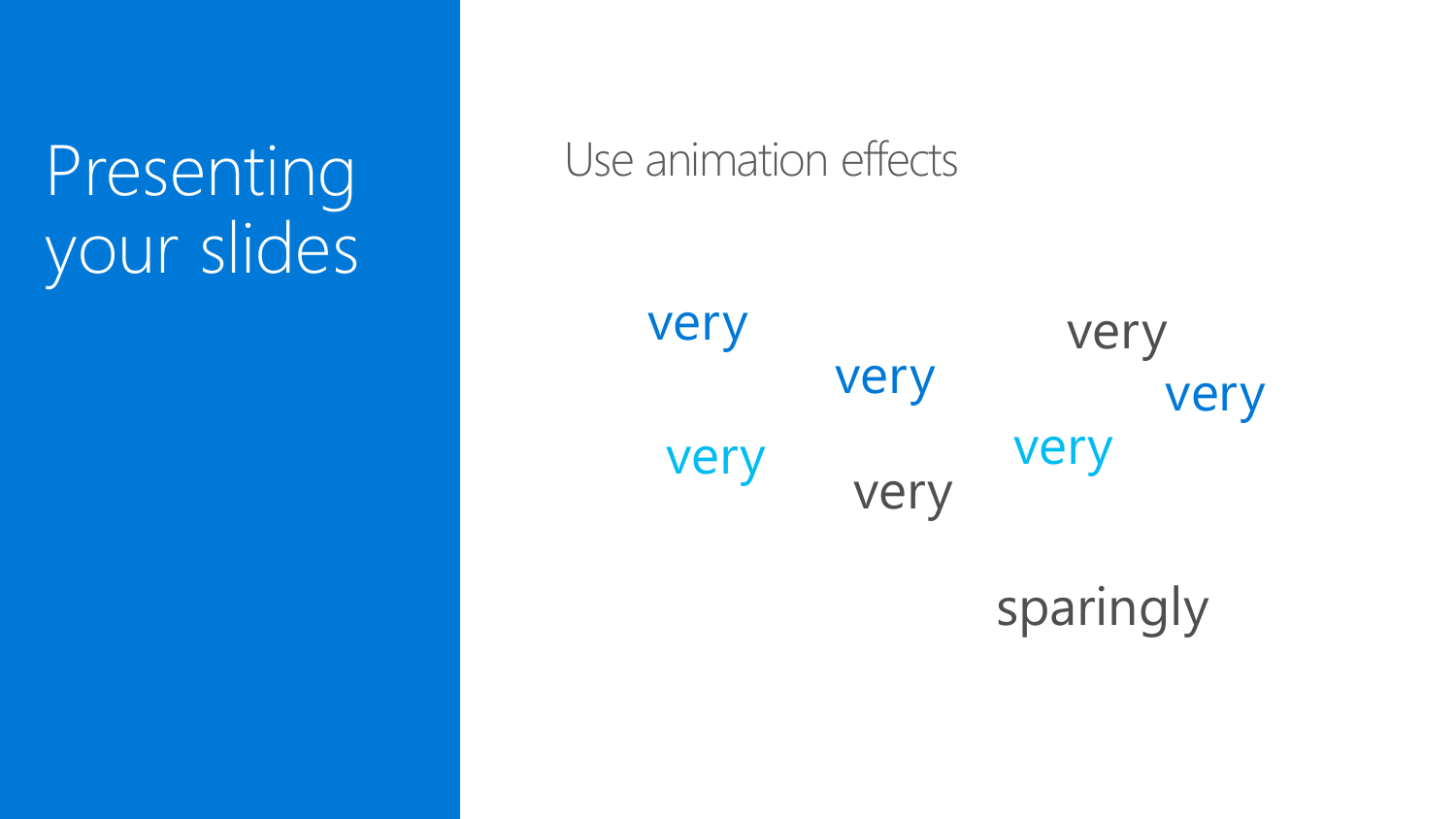## Finishing

Absolutely without fail, finish on time.

- Audiences get restive and essentially stop listening when your time is up. Continuing is very counter productive
- Simply truncate and conclude
- Do not say "would you like me to go on?" (it's hard to say "no thanks")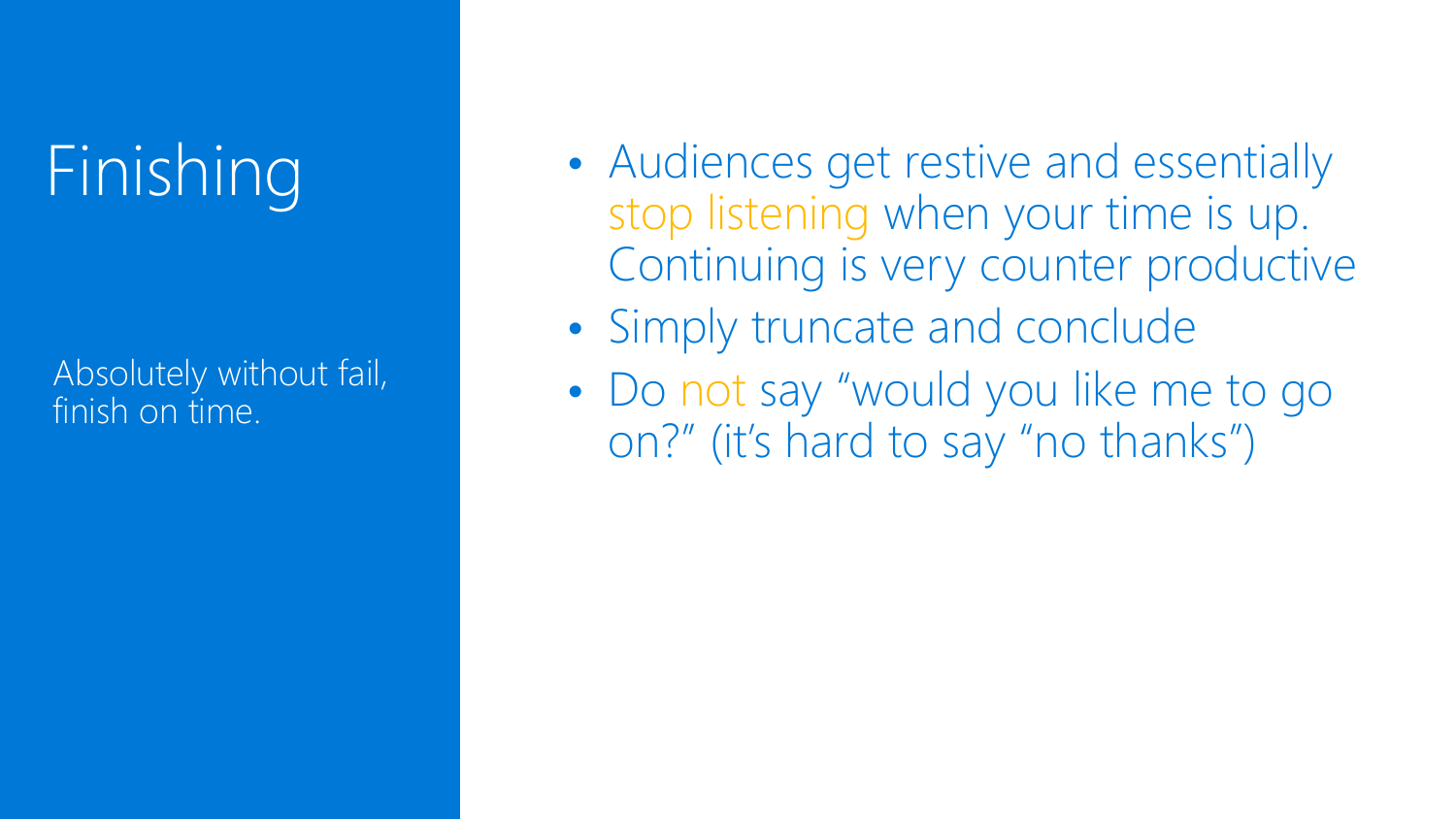### Conclusion: there is hope

The general standard is often low. You don't have to be outstanding to stand out.

You will attend 50x as many talks as you give. Watch other people's talks intelligently, and pick up ideas for what to do and what to avoid.

[www.microsoft.com/research/people/simonpj](http://www.microsoft.com/research/people/simonpj)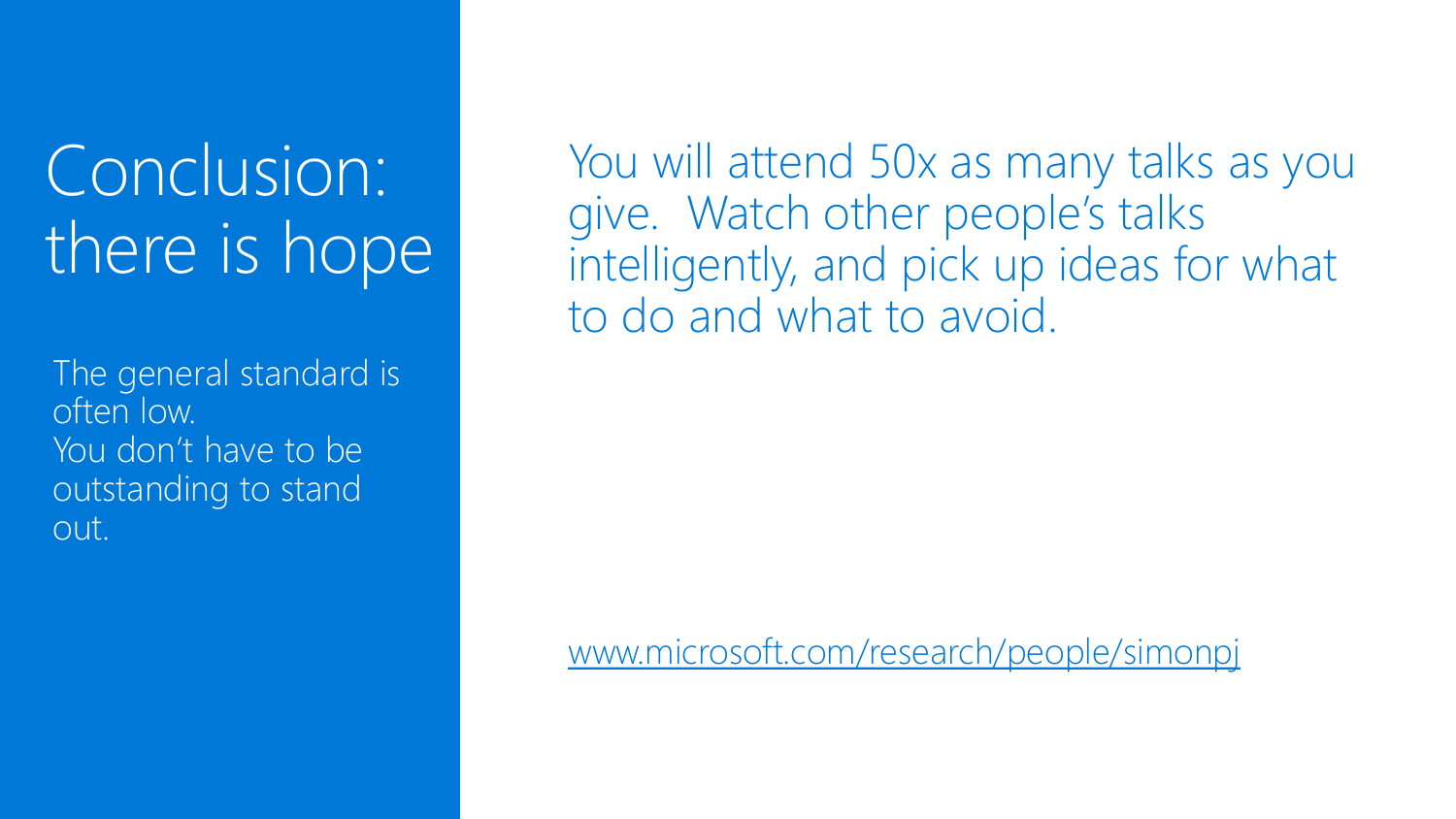## What your talk is for

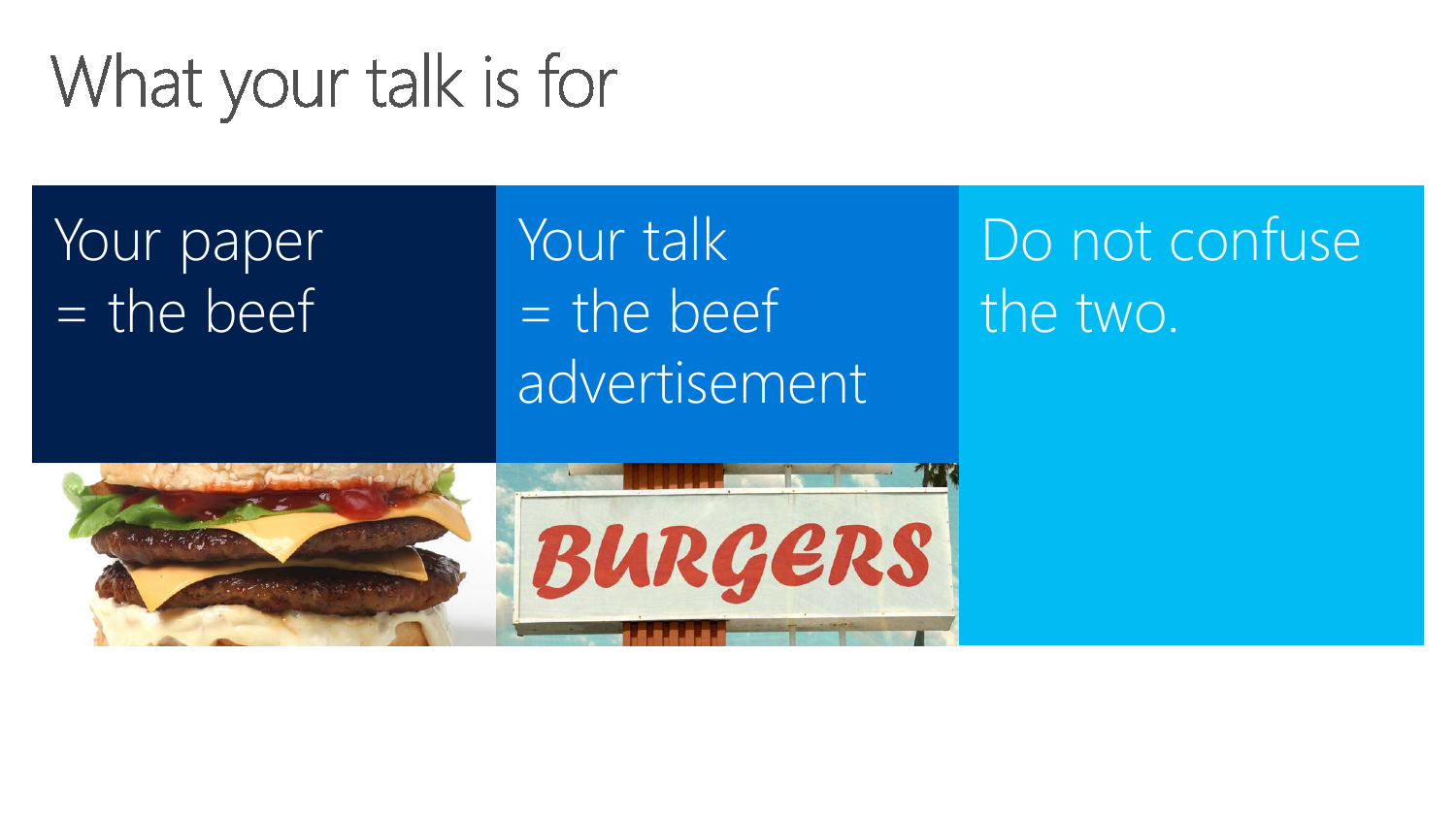## Do it! Do it! Do it!

Write a paper, and give a talk, about any idea, no matter how weedy and insignificant it may seem to you.

Good papers and talks are a fundamental part of research excellence

- Invest time
- Learn skills
- Practice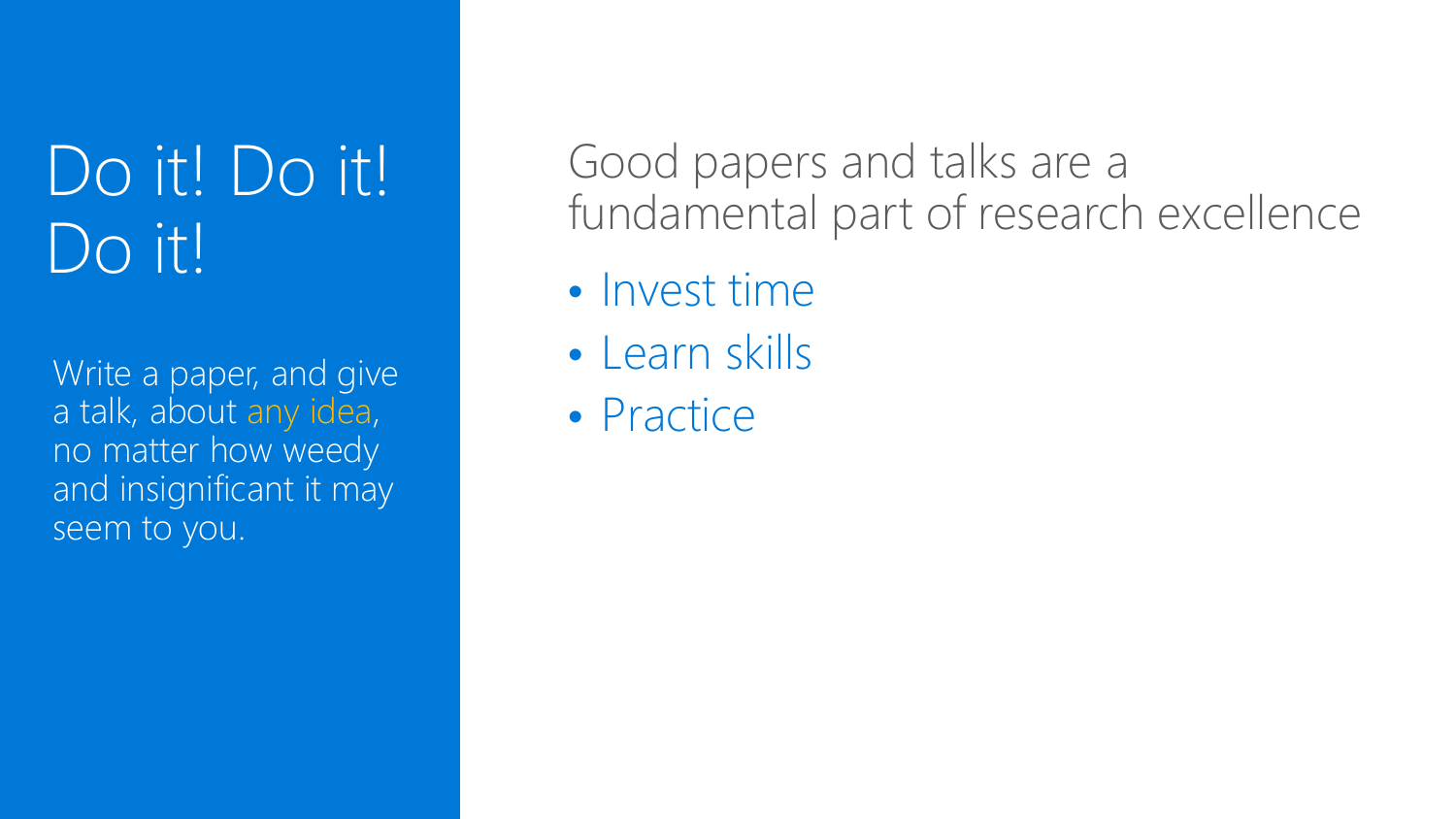#### Research is communication

The greatest ideas are worthless if you keep them to yourself.

Your papers and talks

- Crystalise your ideas
- Communicate them to others
- Get feedback
- Build relationships
- (And garner research brownie points)